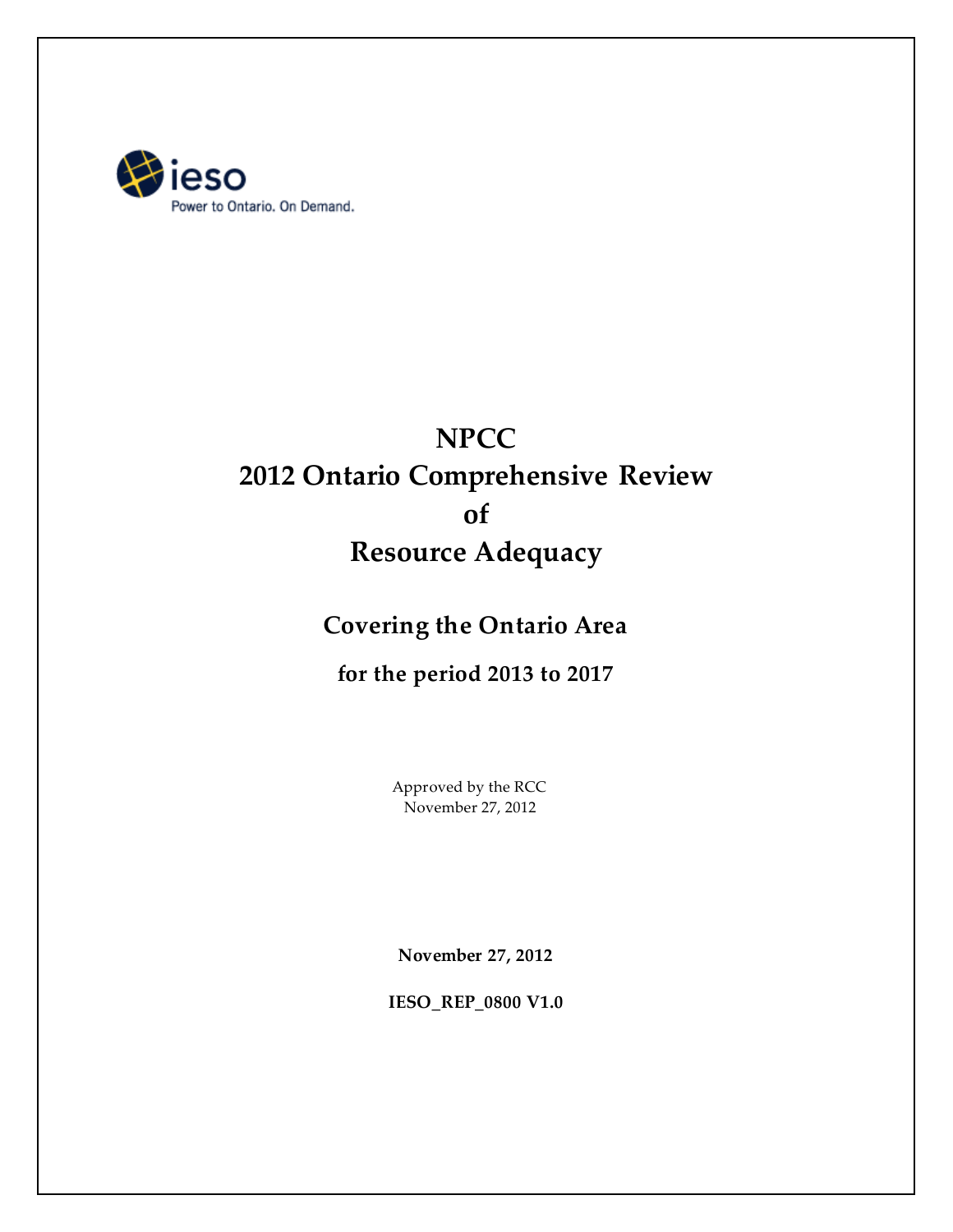This page intentionally left blank.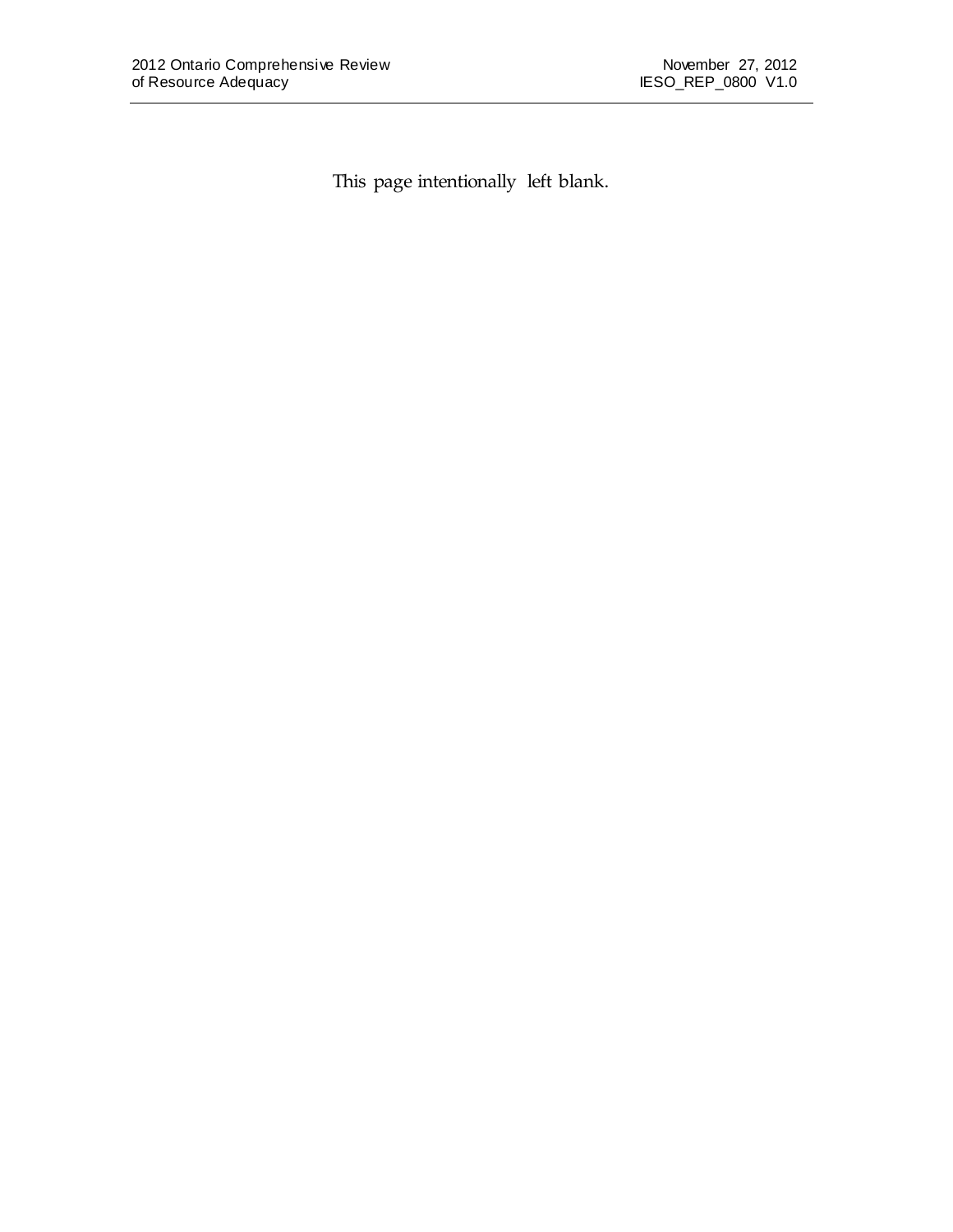# **1 EXECUTIVE SUMMARY**

### **1.1 Major Findings**

The Independent Electricity System Operator (IESO) submits this assessment of resource adequacy for the Ontario Area to comply with the Reliability Assessment Program established by the Northeast Power Coordinating Council (NPCC). This 2012 Comprehensive Review of Resource Adequacy covers the study period from 2013 through 2017, and supersedes the review conducted in 2009. The guidelines for the review are specified in Appendix D of the NPCC Regional Reliability Reference Directory #1, "*Guidelines for Area Review of Resource Adequacy"* (Original document: December 1, 2009).

The IESO determined Ontario's level of reliability using the Multi-Area Reliability Simulation (MARS) program.

Since the last comprehensive review in 2009, about 2,400 MW of generation capacity has been added in Ontario, and 3,200 MW of coal capacity has been shutdown. Capacity additions include about 1,600 MW of gas-fired capacity, more than 600 MW of wind, 70 MW of hydroelectric, 50 MW of biomass and 20 MW of nuclear. In addition, future generating resource capacity additions of 7,000 MW are under construction or planned to come into service from now till 2017.

There are eight more coal units across three facilities, totalling 3,300 MW, in the province that will be phased out by 2014. In the Northwest zone, the conversion of Atikokan to burn biomass is underway. Conversion of some or all of the six southern Ontario coal units is being evaluated against other supply alternatives.

This Comprehensive Review identifies changes in assumptions from the 2009 Comprehensive Review, including changes to facilities and system conditions, generation resources availability, load forecast, and electricity sector regulations..

This 2012 Comprehensive Review indicates that Ontario will be able to meet the NPCC resource adequacy criterion that requires an LOLE (loss of load expectation) value of no more than 0.1 days/year for all years from 2013 to 2017. New generation that is expected to come into service together with the general decline in forecast demand arising from conservation and embedded generation are expected to maintain the reliability of the Ontario power system as the coal units are removed from service.

# **1.2 Major Assumptions and Results**

This review covers the period from 2013 to 2017 inclusive. Major assumptions are summarized in Table 1.1 below: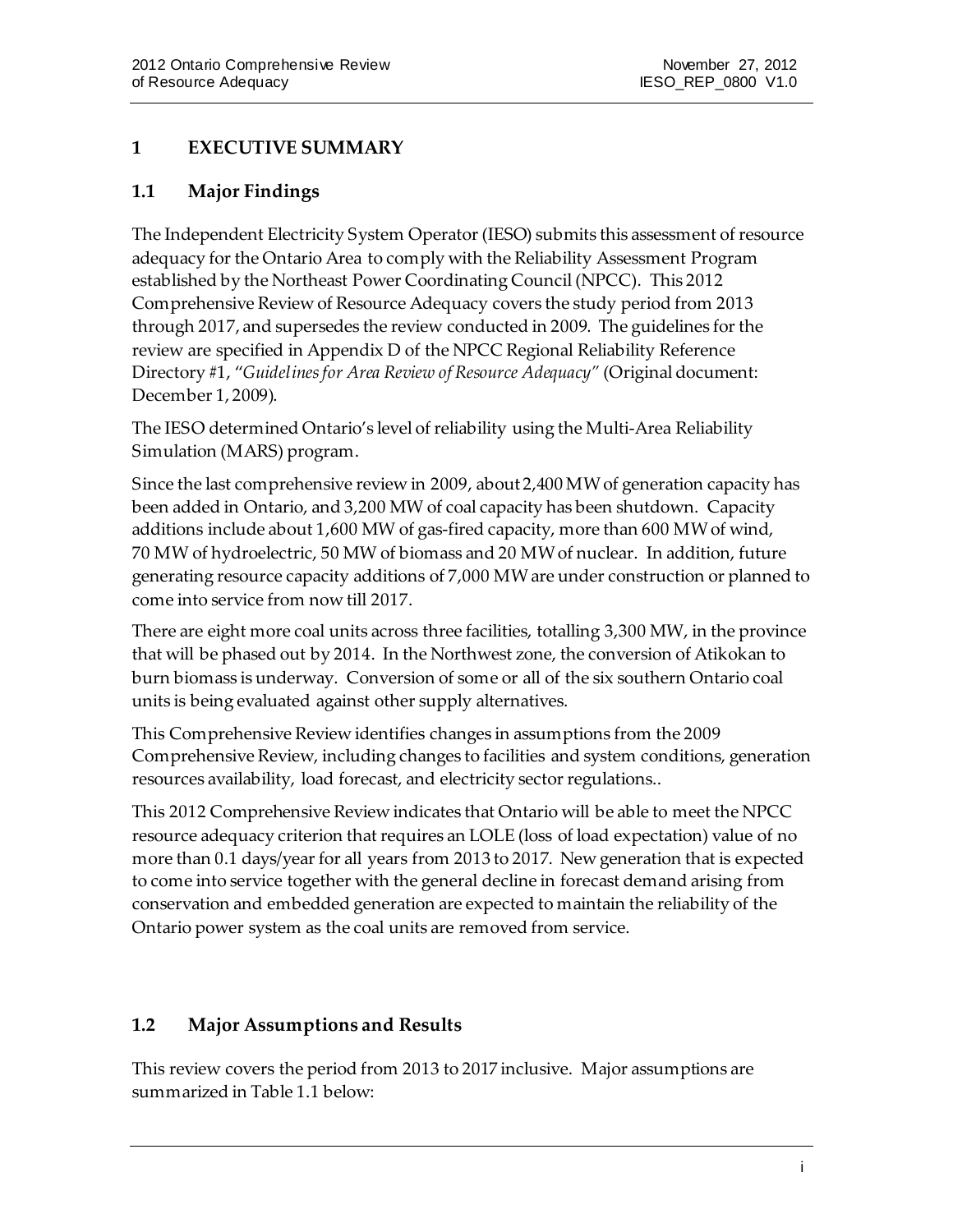| Assumption                            | Description                                               |
|---------------------------------------|-----------------------------------------------------------|
| Adequacy Criterion                    | NPCC Loss Of Load Expectation (LOLE) requirement of not   |
|                                       | more than 0.1 days/year                                   |
| Reliability Model                     | GE's MARS program                                         |
| Load Model                            | 8,760 hourly loads with forecast uncertainty factors      |
| Energy Demand Growth Rate             | Median Demand Growth: about -2.3% per annum               |
|                                       | High Demand Growth: about -1.6 % per annum                |
| Generating Capacity Additions         | 7,000 MW by the end of 2017                               |
| Generating Capacity Retirements       | About 3,300 MW of coal-fired generation is in             |
|                                       | operation. Coal generation will cease by 2014.            |
|                                       | The coal to biomass conversion at the Atikokan            |
|                                       | Generating Station is expected to take place by           |
|                                       | 2013Q4.                                                   |
| Internal and Interconnection          | Based on IESO normal system operating security limits     |
| <b>Transmission Constraints</b>       |                                                           |
| Tie Benefits                          | Expected coincident import capability of approximately    |
|                                       | 5,200 MW with all the transmission elements in service.   |
|                                       | For all study years, no interconnection assistance was    |
|                                       | required to meet the LOLE criterion.                      |
| <b>Emergency Operating Procedures</b> | Initial runs had no EOPs modeled                          |
|                                       | An additional run was modeled with EOPs for 2015 when     |
|                                       | LOLE of 0.1 days/year could not be achieved without EOPs  |
| Unit Availability                     | Planned outages modeled: 2013 outages are based on        |
|                                       | planned outage submissions from market participants.      |
|                                       | 2014 to 2017 outages are based on forecast Planned        |
|                                       | Outage Factor (POF) from market participants and/or the   |
|                                       | Generic Outage Plan derived from historic outage          |
|                                       | patterns of existing units.                               |
|                                       | Forced outages modeled: Based on Equivalent Forced        |
|                                       | Outage Rate (EFOR) derived from five-year history of      |
|                                       | actual forced outages. Units with insufficient historical |
|                                       | data are based on forecast EFOR from market               |
|                                       | participants.                                             |
| Conservation, Demand Management       | Conservation: Up to 2,136 MW by 2017                      |
| and Embedded Generation               | Demand Management: Up to 1,673 MW by 2017                 |
|                                       | Embedded Generation: Up to 3,200 MW by 2017               |

#### **Table 1.1 Major Assumptions**

There were two different sets of study conditions that the IESO established for modeling in MARS. In the first set of MARS runs, the calculations are performed with the assumptions listed above, without the use of any emergency operating procedures (EOPs). These resources include all existing units and projects under contract, as well as units procured for contracts by the OPA (Ontario Power Authority) as directed by the Ministry of Energy. If the LOLE criterion could not be met under the first study set, the second set of MARS runs are performed with the assumptions listed above, and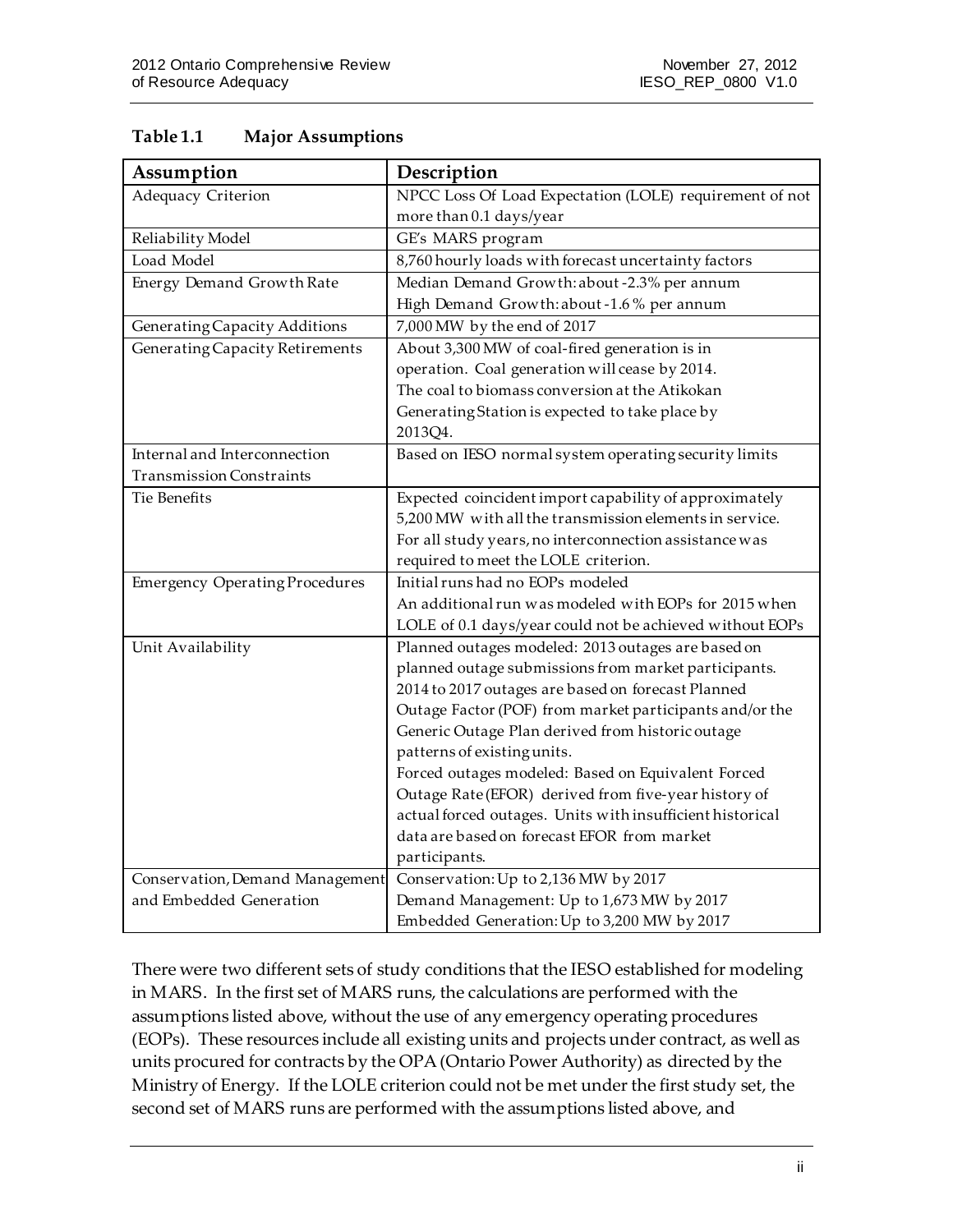additional use of EOPs. MARS results for the median and high demand growth scenarios are presented in Table 1.2.

The initial set of runs under the **median demand growth** forecast shows that Ontario would meet the LOLE criterion for all years of the study period. For all calendar years, only the first set of MARS runs was required to achieve the LOLE criterion of 0.1 days/year. This was achieved without utilizing any EOPs or interconnection assistance.

Under the **high demand growth** forecast assumption, Ontario would meet the LOLE criterion for all years of the study period. For the calendar year 2015, utilization of EOPs was required to meet the LOLE criterion. For all the other calendar years, the LOLE criterion was achieved without utilizing the EOPs. For all calendar years, interconnection assistance was not required to meet the LOLE criterion.

The study results under the median and high demand forecast are summarized in Table 1.2.

| <b>Scenario</b> | <b>EOPS</b> | <b>Additional</b><br><b>Resources</b> | LOLE [days/year] |        |       |       |       |  |
|-----------------|-------------|---------------------------------------|------------------|--------|-------|-------|-------|--|
|                 |             | (MW)                                  | 2013             | 2014   | 2015  | 2016  | 2017  |  |
| Median          | <b>No</b>   |                                       | 0.002            | 0.006  | 0.041 | 0.001 | 0.001 |  |
| High            | No          |                                       | 0.008            | 0.039  | 0.247 | 0.042 | 0.038 |  |
| High            | Yes         |                                       | ۰                | $\sim$ | 0.074 | ۰.    |       |  |

| Table 1.2 | Annual LOLE Values, Median and High Demand Forecast |
|-----------|-----------------------------------------------------|
|-----------|-----------------------------------------------------|

**- End of Section -**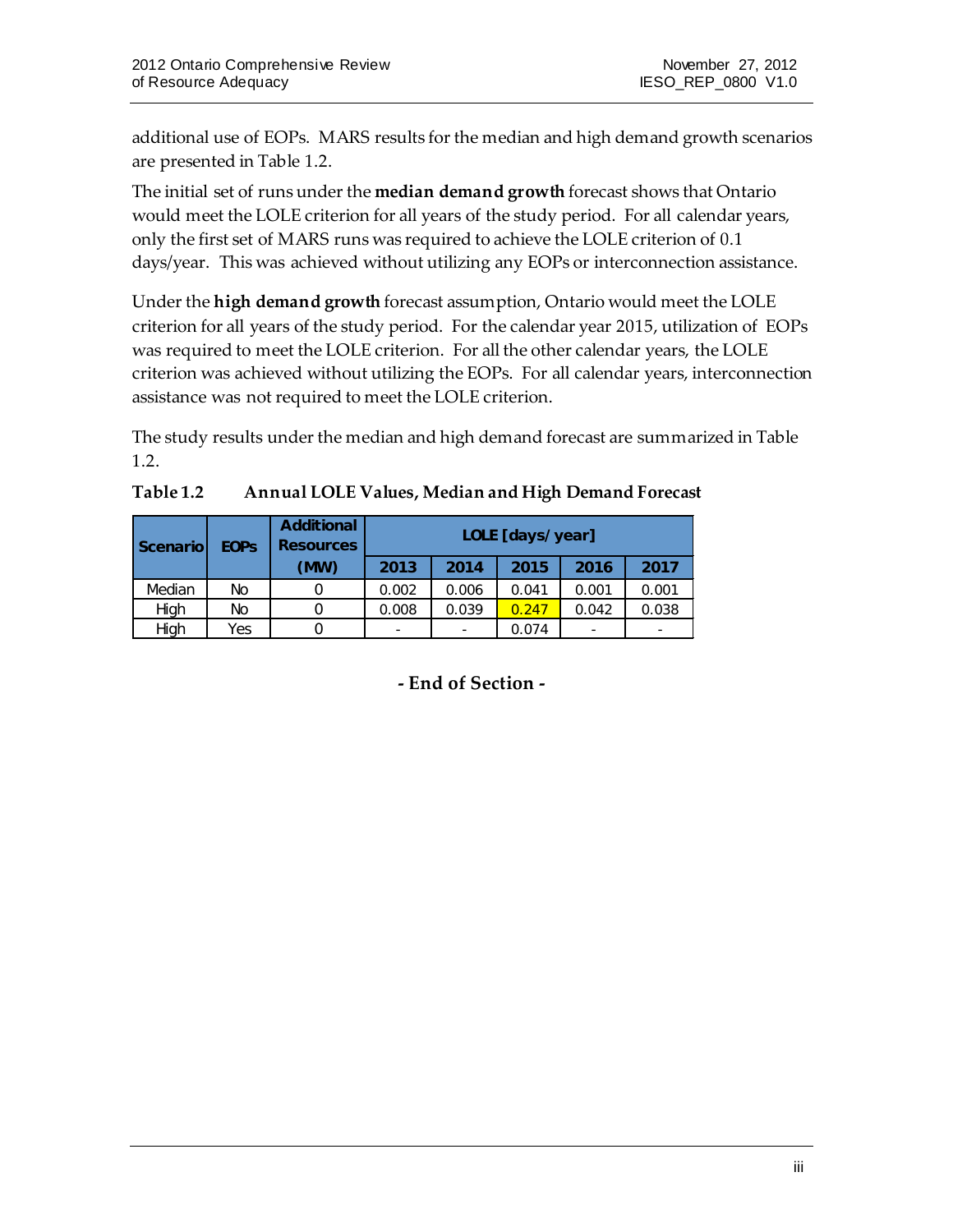#### $\overline{2}$ **TABLE OF CONTENTS**

| 1              |                                                                                   |  |
|----------------|-----------------------------------------------------------------------------------|--|
|                | 1.1                                                                               |  |
|                | 1.2                                                                               |  |
| $\overline{2}$ |                                                                                   |  |
|                | 2.1                                                                               |  |
|                | 2.2                                                                               |  |
| 3              |                                                                                   |  |
|                | 3.1                                                                               |  |
|                | 3.2                                                                               |  |
|                | 3.2.1                                                                             |  |
|                | 3.2.2                                                                             |  |
|                | 3.2.3                                                                             |  |
| 4              |                                                                                   |  |
|                | 4.1                                                                               |  |
|                | 4.2                                                                               |  |
|                | 4.3                                                                               |  |
|                | 4.4                                                                               |  |
|                | 4.5                                                                               |  |
| 5              |                                                                                   |  |
|                | 5.1                                                                               |  |
|                | 5.1.1                                                                             |  |
|                | 5.2                                                                               |  |
|                | 5.2.1                                                                             |  |
|                | CONTINGENCY MECHANISMS FOR MANAGING DEMAND AND RESOURCE<br>5.3                    |  |
|                | IMPACTS OF MAJOR PROPOSED CHANGES TO MARKET RULES ON AREA RELIABILITY 10<br>5.4   |  |
| 6              |                                                                                   |  |
|                | RELIABILITY IMPACTS OF CAPACITY MIX, DEMAND RESOURCE RESPONSE, AND<br>6.1         |  |
|                |                                                                                   |  |
|                | AVAILABLE MECHANISMS TO MITIGATE RELIABILITY IMPACTS OF CAPACITY MIX,<br>6.2      |  |
|                | DEMAND RESOURCE RESPONSE, TRANSPORTATION AND/OR ENVIRONMENTAL                     |  |
|                |                                                                                   |  |
|                | RELIABILITY IMPACTS RELATED TO COMPLIANCE WITH PROVINCIAL REQUIREMENTS  14<br>6.3 |  |
|                |                                                                                   |  |
| 1.1            |                                                                                   |  |
|                |                                                                                   |  |
|                |                                                                                   |  |
|                |                                                                                   |  |
|                |                                                                                   |  |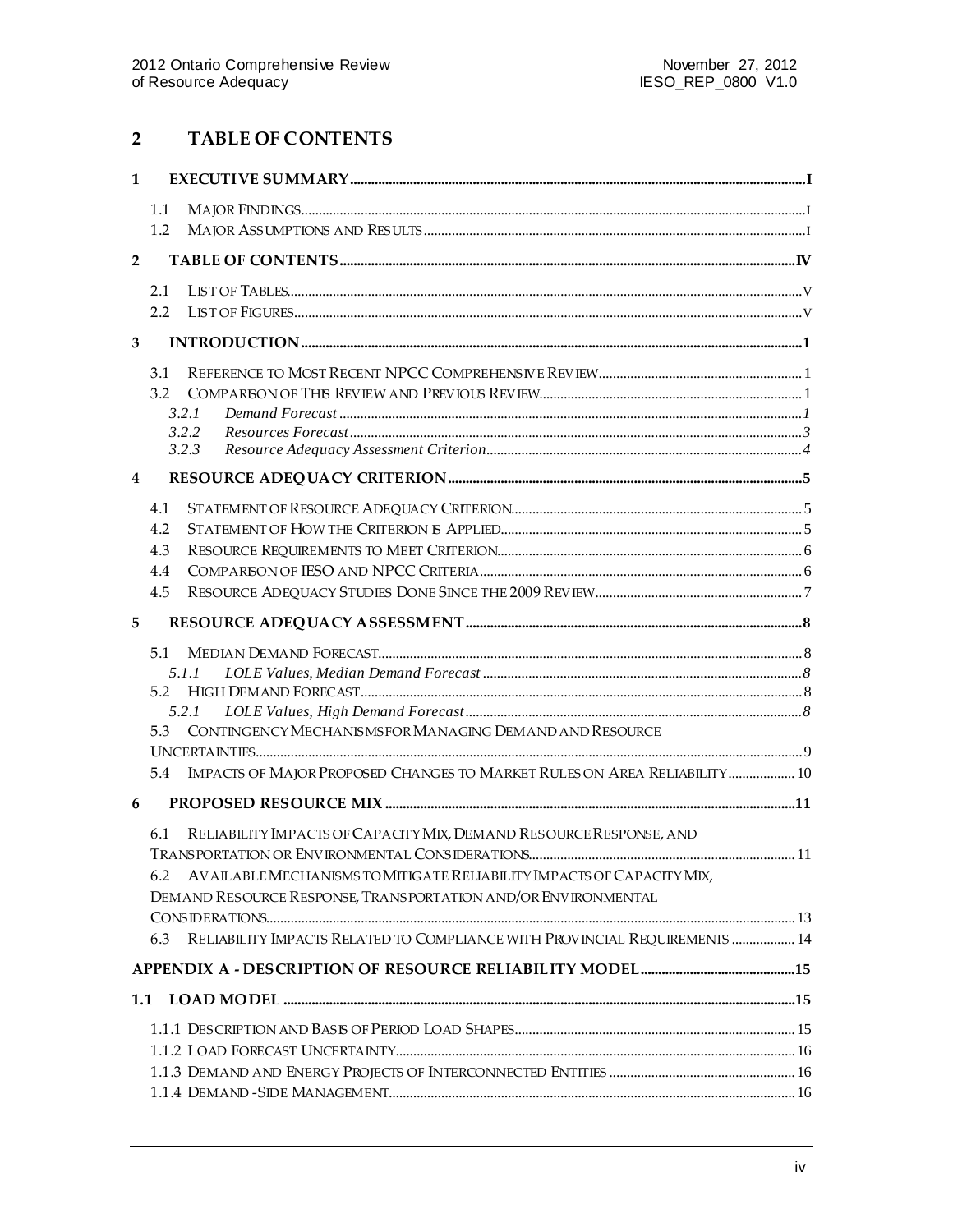|     | 1.2.1.1 |                                                       |  |
|-----|---------|-------------------------------------------------------|--|
|     | 1.2.1.2 |                                                       |  |
|     |         |                                                       |  |
|     | 1.2.2.1 |                                                       |  |
|     | 1.2.2.2 |                                                       |  |
|     | 1.2.2.3 |                                                       |  |
|     | 1.2.2.4 |                                                       |  |
|     |         |                                                       |  |
|     |         |                                                       |  |
|     |         |                                                       |  |
| 1.3 |         |                                                       |  |
| 1.4 |         |                                                       |  |
| 1.5 |         | MODELING OF DEMAND SIDE RESOURCES AND DEMAND RESPONSE |  |
|     |         |                                                       |  |
| 1.6 |         |                                                       |  |
| 1.7 |         |                                                       |  |
|     |         |                                                       |  |

# **2.1 List of Tables**

| TABLE <sub>1.1</sub>                                                          |  |
|-------------------------------------------------------------------------------|--|
| TABLE <sub>1.2</sub>                                                          |  |
| COMPARISON OF DEMAND FORECASTS: NORMAL WEATHER SUMMER PEAK (MW)2<br>TABLE 3.1 |  |
| COMPARISON OF DEMAND FORECASTS: NORMAL WEATHER WINTER PEAK (MW)3<br>TABLE 3.2 |  |
| TABLE 3.3                                                                     |  |
| TABLE <sub>4.1</sub>                                                          |  |
| TABLE 5.1                                                                     |  |
| TABLE <sub>6.1</sub>                                                          |  |
| TABLE <sub>6.2</sub>                                                          |  |
| TABLE A.1                                                                     |  |
| TABLE A.2                                                                     |  |
| TABLE A.3                                                                     |  |
| TABLE A.4                                                                     |  |
| TABLE A.5                                                                     |  |

# **2.2 List of Figures**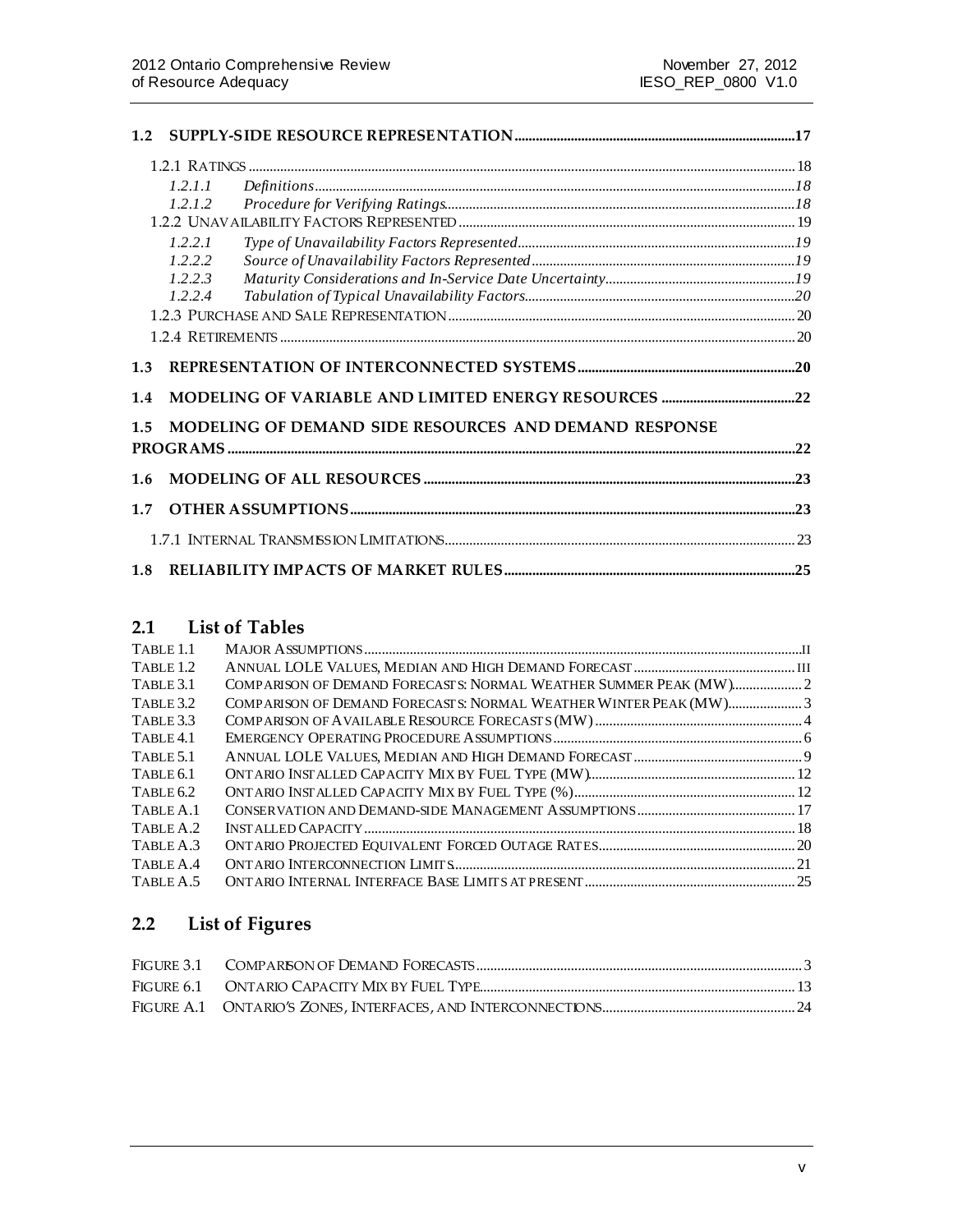# **3 INTRODUCTION**

This report is the comprehensive area review of resource adequacy for Ontario, prepared by the Independent Electricity System Operator and submitted to the Northeast Power Coordinating Council in accordance with Appendix D of the NPCC Regional Reliability Reference Directory #1, "*Guidelines for Area Review of Resource Adequacy"* (Original document: December 1, 2009).

The IESO is a non-profit, regulated corporation without share capital established by the Ontario Electricity Act 1998, with its Directors appointed by the government. It is responsible for the day-to-day operation of Ontario's electricity system, and is responsible for enabling, administering and operating the competitive wholesale energy markets for the province.

The information presented in this 2012 Comprehensive Review of resource adequacy covers the forecast period from 2013 through 2017.

# **3.1 Reference to Most Recent NPCC Comprehensive Review**

The previous Comprehensive Review was submitted at the September 2009 meeting of the Reliability Coordinating Committee. Comparisons between this review and the September 2009, "IESO 2009 Comprehensive Review of Ontario Resource Adequacy for the period 2010 to 2014" are included in this report.

# **3.2 Comparison of This Review and Previous Review**

# **3.2.1 Demand Forecast**

The forecast of demand contains two scenarios; a median demand growth and high demand growth. The seasonal peak demand forecasts for this 2012 review are presented in Tables 3.1 and 3.2. Figure 3.1 compares the peak demand forecasts of the 2012 and the 2009 reviews.

Since the 2009 review, the economy has not grown out of the recession as strongly as expected. The global economy continues to be hampered by high levels of debt and unemployment which undermine both business and consumer confidence. Although most economies have rebounded from the recession many have not surpassed their pre-recession peaks. Ontario's export oriented economy has not been immune to these global headwinds. Over the forecast, the pace of economic expansion is expected to be low by historical standards.

Modest economic expansion combined with population growth will not be sufficient to offset the downward pressures from conservation, embedded generation and price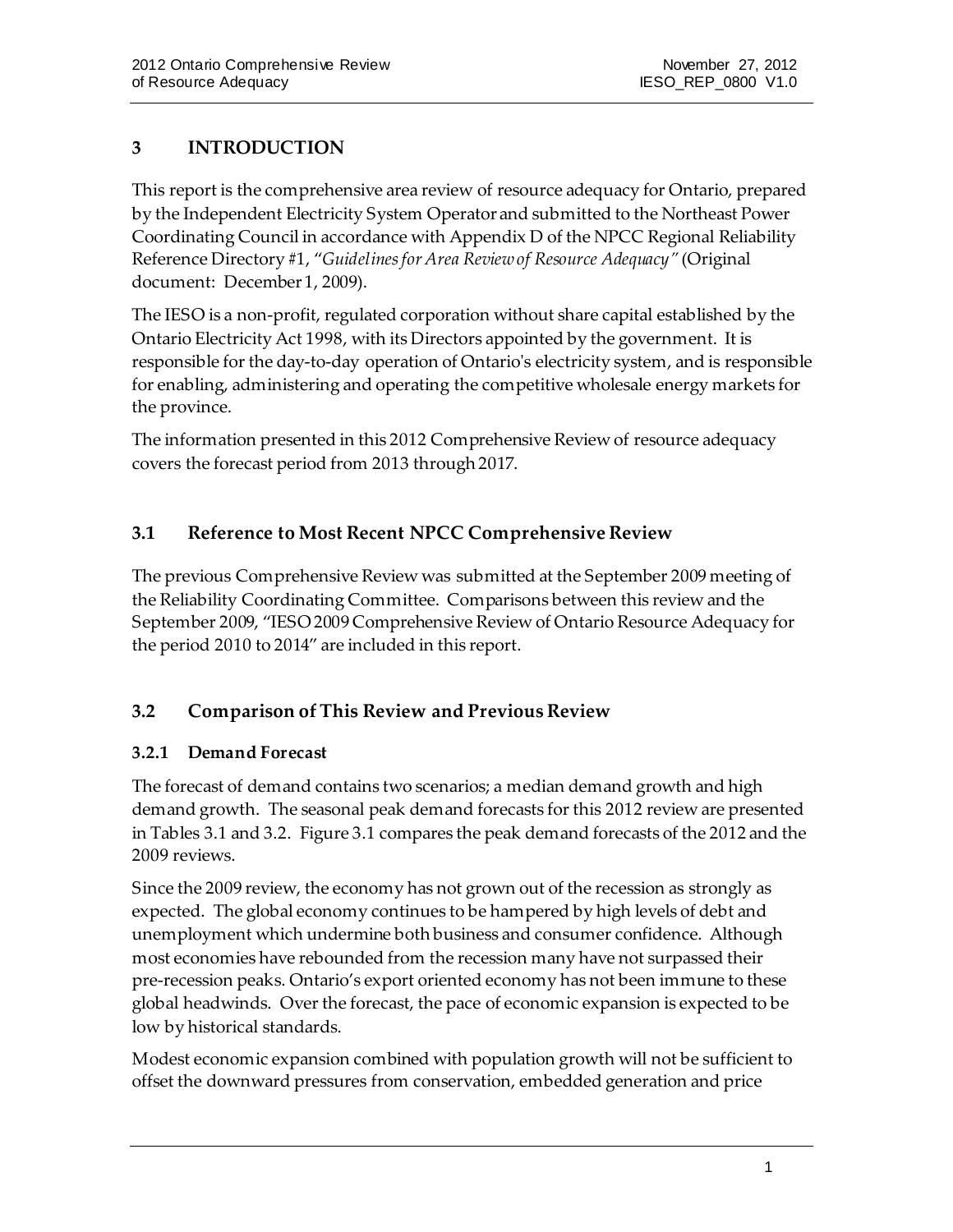effects<sup>[1](#page-8-0)</sup>. The net results will be an overall decline in both energy and peak demand. The mix of embedded generation and the conservation programs composition will have differing impacts on the seasonal peaks and overall energy demand.

Under the median demand growth scenario both seasonal peaks and overall electricity demand is forecast to decline. Summer peaks will decline due to large investments in embedded solar capacity and winter peaks will decline as conservation programs and legislation drive lighting savings. Energy demand will also decline as conservation, embedded generation and price impacts all work to off-set increases from economic activity and population growth.

Under the high demand growth scenario, the seasonal peaks and overall electricity demand are expected to be higher than in the medium scenario with the major difference coming from higher cooling loads driven by residential and commercial growth. The assumptions for prices, conservation and embedded generation remain the same so the higher growth moderates the peak and energy declines over the forecast. Peaks and electricity demand are still expected to decline but at a much lower pace.

Compared to the 2009 forecast overall electricity demand is much lower due to the moderate economic recovery and underlying structural change. The peak demands are similar in the medium scenario as they are driven by the building stock and weather conditions which are not vastly different from 2009. However, the peaks under the High Growth scenario are much lower in 2012 as the economic potential has been both diminished and delayed by the slow recovery.

Although point forecasts are presented for both the median and high growth scenarios, each scenario has an associated "uncertainty" distribution which recognizes the variability of demand due to weather volatility.

Both demand forecast scenarios vary from the previous review due to the inclusion of actual data. As mentioned earlier the economic recovery has been disappointing by historical standards. This means that the total electricity consumption is at levels lower than in previously expected.

|                               | <b>Normal Weather Summer Peak</b> |                             |                   |                           |                         |                   |
|-------------------------------|-----------------------------------|-----------------------------|-------------------|---------------------------|-------------------------|-------------------|
| Year                          |                                   | <b>Median Demand Growth</b> |                   | <b>High Demand Growth</b> |                         |                   |
|                               | 2009 Review                       | 2012 Review                 | <b>Difference</b> |                           | 2009 Review 2012 Review | <b>Difference</b> |
| 2013                          | 23,092                            | 23,301                      | 209               | 25,234                    | 24,046                  | $-1,188$          |
| 2014                          | 22,932                            | 23,079                      | 147               | 25,563                    | 24,217                  | $-1,346$          |
| 2015                          |                                   | 22,859                      |                   |                           | 24,395                  |                   |
| 2016                          |                                   | 22,640                      |                   |                           | 24,614                  |                   |
| 2017                          |                                   | 22,471                      |                   |                           | 23,980                  |                   |
| Average<br><b>Growth Rate</b> | $-0.69\%$                         | $-0.90\%$                   | $-0.21\%$         | $1.30\%$                  | $-0.07\%$               | $-1.37\%$         |

# **Table 3.1 Comparison of Demand Forecasts: Normal Weather Summer Peak (MW)**

<span id="page-8-0"></span> $\overline{a}$ <sup>1</sup> Price effects include Time of Use Rates, Wholesale Market Prices and the Global Adjustment.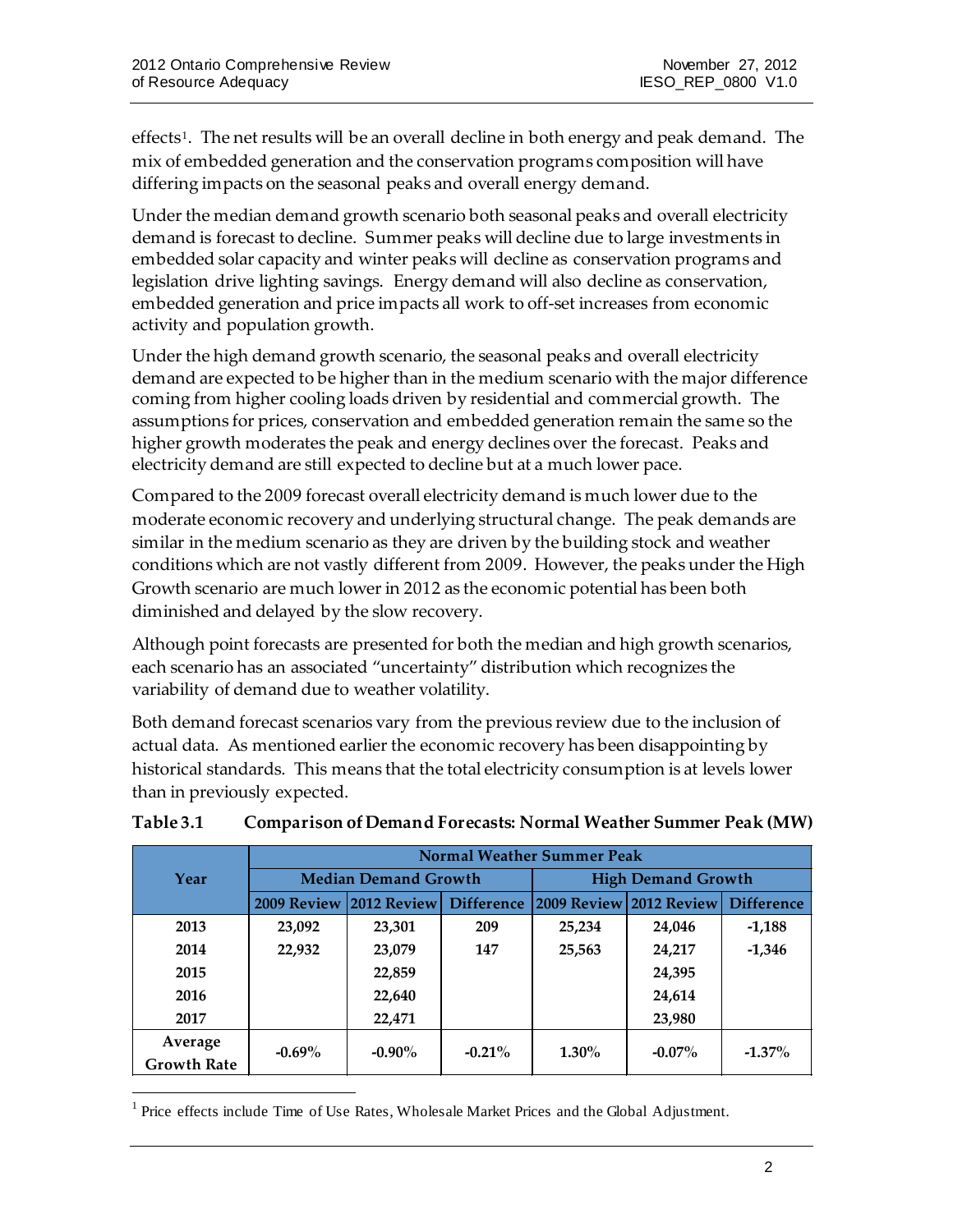|                               | <b>Normal Weather Winter Peak</b> |                             |                           |          |                         |                   |
|-------------------------------|-----------------------------------|-----------------------------|---------------------------|----------|-------------------------|-------------------|
| Year                          |                                   | <b>Median Demand Growth</b> | <b>High Demand Growth</b> |          |                         |                   |
|                               |                                   | 2009 Review 2012 Review     | <b>Difference</b>         |          | 2009 Review 2012 Review | <b>Difference</b> |
| 2013                          | 21,575                            | 22,192                      | 617                       | 23,809   | 22,907                  | $-902$            |
| 2014                          | 21,442                            | 21,845                      | 403                       | 24,051   | 22,610                  | $-1,441$          |
| 2015                          |                                   | 21,498                      |                           |          | 22,621                  |                   |
| 2016                          |                                   | 21,154                      |                           |          | 22,555                  |                   |
| 2017                          |                                   | 20,719                      |                           |          | 21,799                  |                   |
| Average<br><b>Growth Rate</b> | $-0.62\%$                         | $-1.70\%$                   | $-1.09\%$                 | $1.02\%$ | $-1.23\%$               | $-2.25%$          |

| Table 3.2 | Comparison of Demand Forecasts: Normal Weather Winter Peak (MW) |
|-----------|-----------------------------------------------------------------|
|           |                                                                 |

| Figure 3.1 | <b>Comparison of Demand Forecasts</b> |
|------------|---------------------------------------|
|            |                                       |



#### **3.2.2 Resources Forecast**

Table 3.3 shows the resources forecast to be available to the Ontario system at the time of the seasonal peaks assumed for this 2012 Comprehensive Review and for the 2009 Comprehensive Review.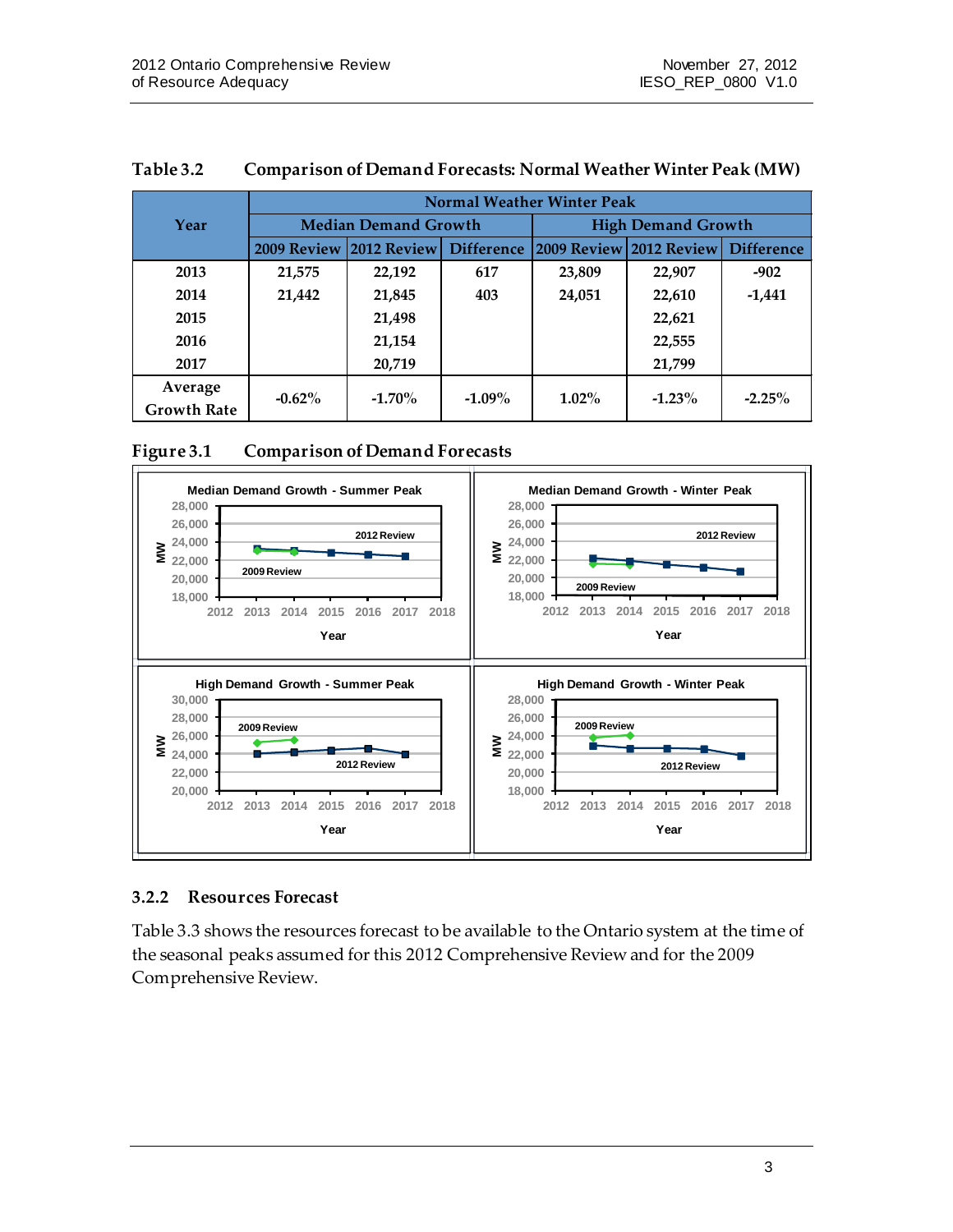| <b>Winter Peak</b> |               |               |                   | <b>Summer Peak</b> |               |            |  |
|--------------------|---------------|---------------|-------------------|--------------------|---------------|------------|--|
| Year               | 2009          | 2012          | <b>Difference</b> | 2009               | 2012          | Difference |  |
|                    | <b>Review</b> | <b>Review</b> |                   | <b>Review</b>      | <b>Review</b> |            |  |
| 2013               | 33,280        | 33,728        | 448               | 32,316             | 31,940        | $-376$     |  |
| 2014               | 31,806        | 32,038        | 232               | 32,739             | 30,688        | $-2,051$   |  |
| 2015               |               | 32,004        |                   |                    | 30,385        |            |  |
| 2016               |               | 32,559        |                   |                    | 29,858        |            |  |
| 2017               |               | 29,926        |                   |                    | 28,087        |            |  |

**Table 3.3 Comparison of Available Resource Forecasts (MW)** 

This 2012 Comprehensive Review assumes resource availability based on the latest available information regarding existing and future resources. For the purpose of this study 13.4% and 33.6% of the installed capacity for wind were assumed to be available at the time of the summer and winter peak respectively. The summer and winter capacity contribution values for solar were modeled as 40% and 0% respectively for this study. The assumptions regarding shutdown of the remaining coal units have been advanced compared to the 2009 Comprehensive Review. In the Northwest zone, the conversion of a unit at Atikokan to burn biomass is underway. Conversion of some or all of the six southern Ontario coal units is being evaluated against other supply alternatives. One gas project was relocated to the west zone and another to the east zone from Toronto. These projects were originally assumed to come in service in 2012 and 2013 respectively.

# **3.2.3 Resource Adequacy Assessment Criterion**

For both the 2009 and the current review, the assessment criterion described in Section 4.1 was used, which is the same as the NPCC resource adequacy criterion.

**- End of Section –**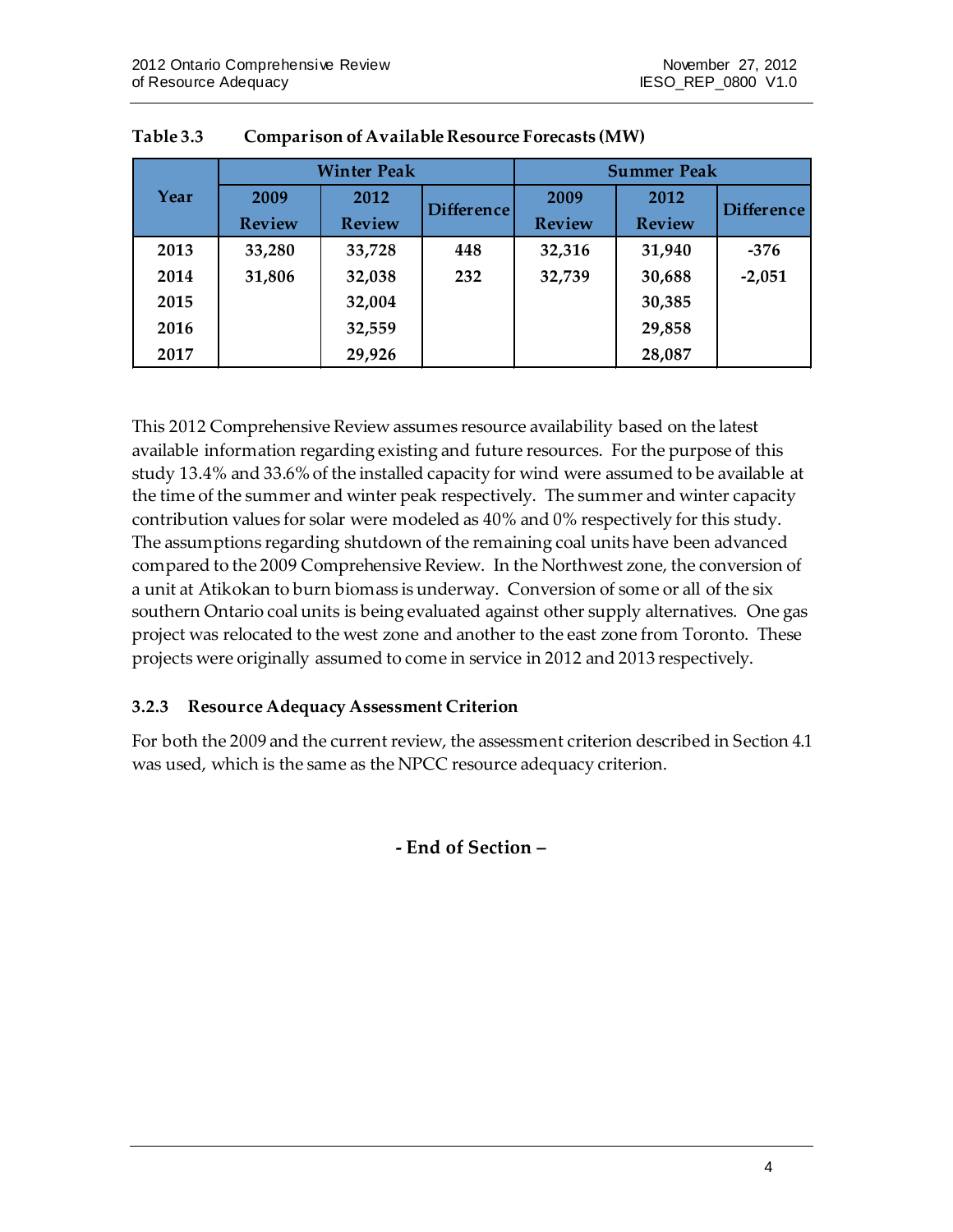# **4 RESOURCE ADEQUACY CRITERION**

#### **4.1 Statement of Resource Adequacy Criterion**

The IESO uses the NPCC resource adequacy criterion from Directory #1 to assess the adequacy of resources in the Ontario control area:

"The probability (or risk) of disconnecting any firm load due to resource deficiencies shall be, on average, not more than one day in ten years as determined by studies conducted for each Resource Planning and Planning Coordinator Area. Compliance with this criterion shall be evaluated probabilistically, such that the loss of load expectation of disconnecting firm load due to resource deficiencies shall be, on average, no more than 0.1 day per year. This evaluation shall make due allowance for demand uncertainty, scheduled outages and deratings, forced outages and deratings, assistance over interconnections with neighboring Planning Coordinator Areas', transmission transfer capabilities, and capacity and/or load relief from available operating procedures."

# **4.2 Statement of How the Criterion is Applied**

The reliability standard is used to assess the adequacy of available resources needed to supply the Ontario Area on an on-going basis, to identify periods of resource deficiency or surplus.

Consideration can be given to Ontario's interconnections with Manitoba, Minnesota, Québec, New York and Michigan and the resultant tie-benefits which can be assumed. However, for this study, interconnection assistance was not required. Scheduled and forced outages to Ontario generators are assessed considering submissions by generator owners, actual historic outage observations and more generalized outage factors.

If necessary, emergency operating procedures will be taken by the IESO to deal with a potential shortfall in reserve in the operating time frame, as summarized below. Load relief from these EOPs is assumed to be available during the five-year period, if required to meet the Loss of Load Expectation criterion. It should also be noted that while the list below provides the anticipated order of the control actions, the IESO may initiate control actions at any point in the hierarchy list, and may alter the order in which the control actions are implemented, depending on the specific circumstances. These actions include the following:

- reject outage applications, revoke approved outages, recall outages;
- issue general or public appeal;
- constrain dispatch of resources;
- purchase emergency energy and request emergency assistance;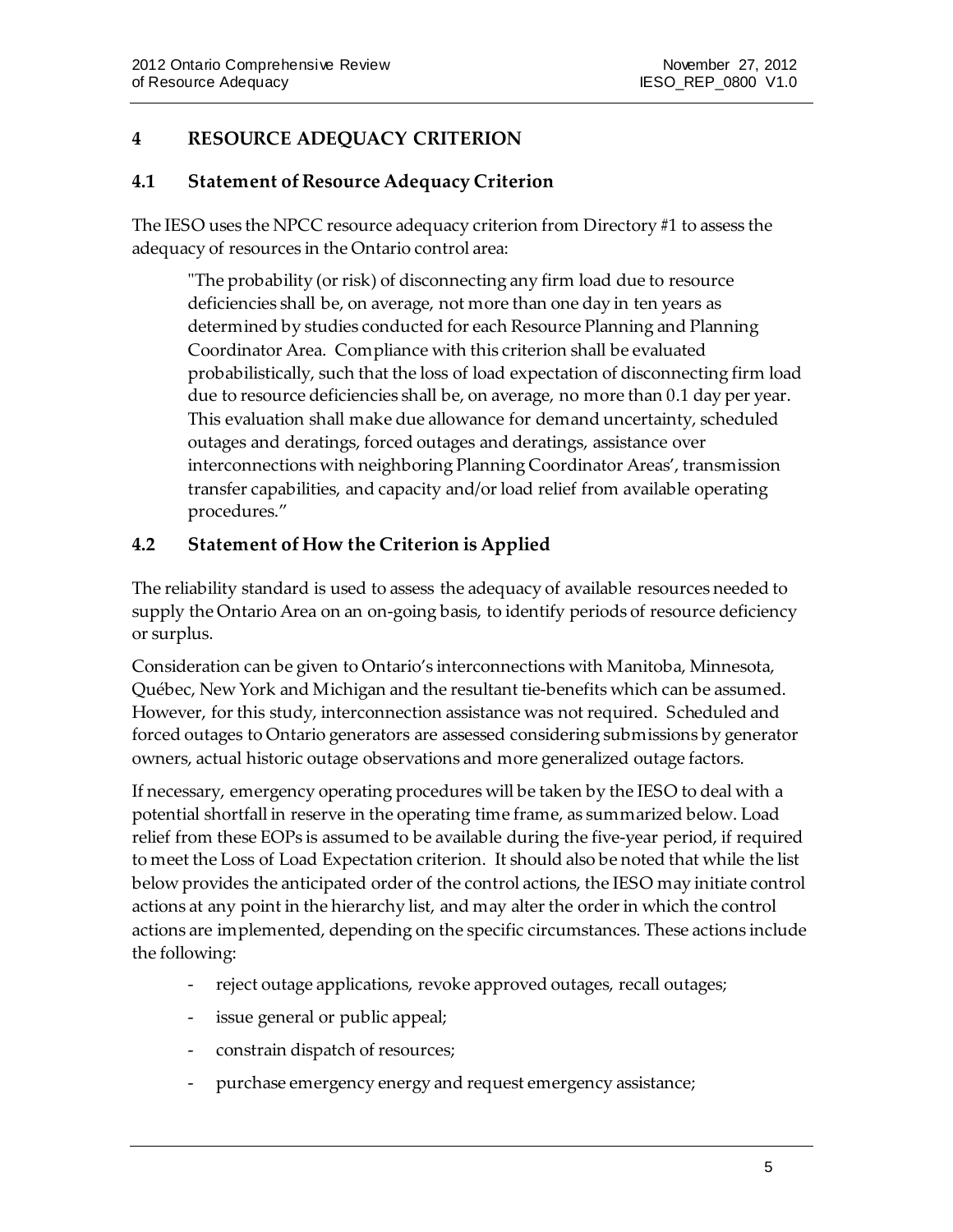- disregard 30-minute operating reserve (OR) requirement;
- disregard high-risk limits;
- disregard 10-minute OR requirement;
- implement 3% voltage reduction;
- implement 5% voltage reduction;
- implement environmental variances;
- operate to emergency condition limits;

Most of these actions are modeled in the MARS program by evaluating the daily LOLE at various margin states. Table 4.1 summarizes the assumptions regarding the load relief from EOPs used when required in this study. Several of the categories above have been aggregated for modeling purposes.

| TUDIC I.L<br>Enici gency Operating Froceaure Assumptions |  |                                       |
|----------------------------------------------------------|--|---------------------------------------|
| <b>EOP Action</b>                                        |  | Load Relief (% of Demand or MW Value) |
| Public Appeals                                           |  | 1.0\%                                 |

**Table 4.1 Emergency Operating Procedure Assumptions**

# **4.3 Resource Requirements to Meet Criterion**

No 30m OR (MW) 273 No 10m OR (MW) 945 Generation Surplus (MW) 228 Voltage Reductions  $2.1\%$ 

For the purposes of this study, the adequacy of Ontario's existing and planned resources is assessed through calculation of the annual LOLE and compared with the 0.1 days/year prescribed by the NPCC resource adequacy criterion. Initial studies were performed with all existing units and projects under contract, as well as units procured by the OPA as directed by the Ministry of Energy, modeled. For all calendar years, additional resources by means of interconnection assistance were not required to meet criterion.

# **4.4 Comparison of IESO and NPCC Criteria**

The IESO reliability criterion for this review is the same as the NPCC criterion.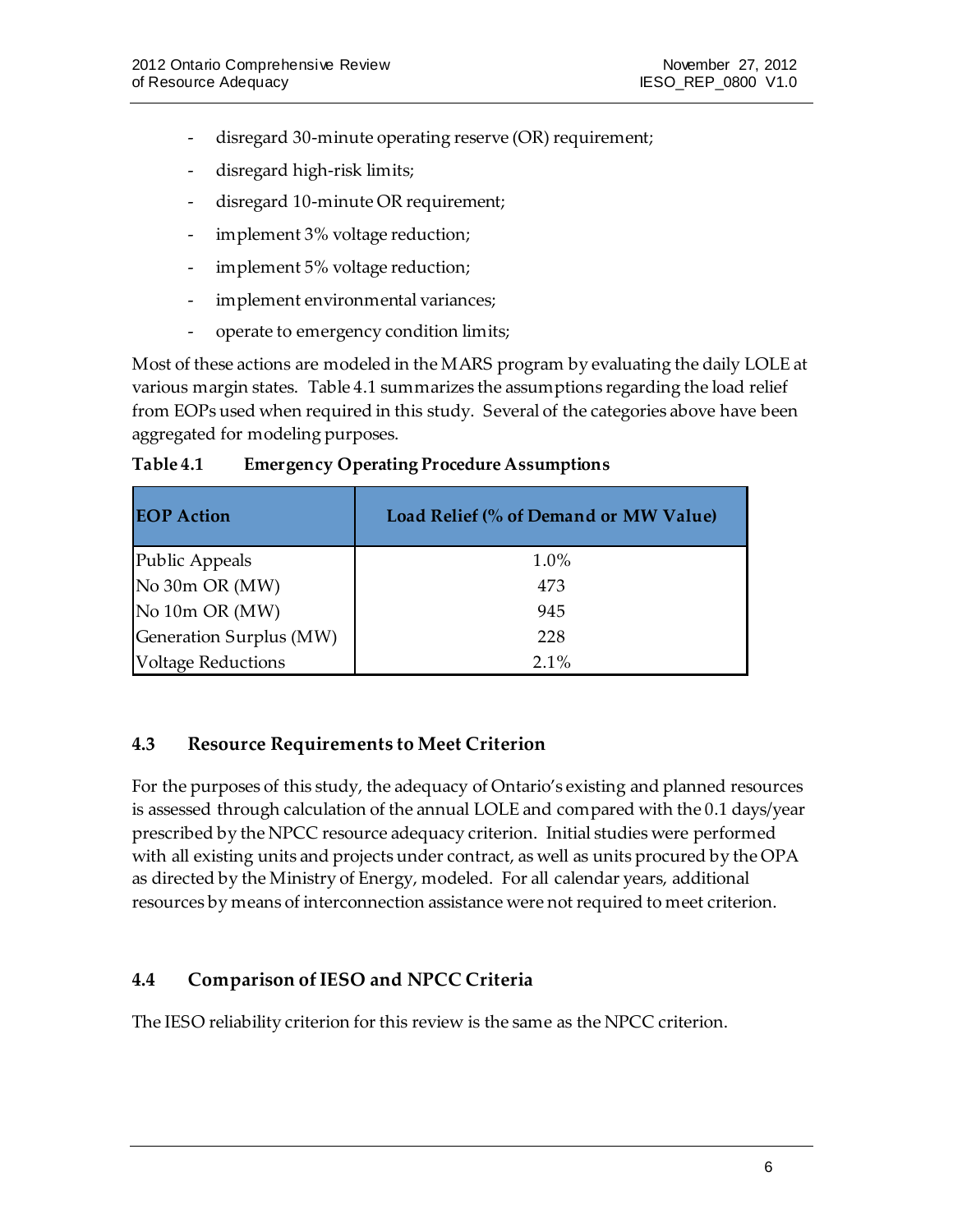# **4.5 Resource Adequacy Studies Done Since the 2009 Review**

Adequacy assessments produced by the IESO since the last Area review include 18-Month Outlooks published on a quarterly basis, Ontario Reliability Outlook (ORO) published in 2009, and the annual release of the Ontario Reserve Margin Requirement reports. All of these reports are available on the **IESO** web site. The 18-Month Outlooks and the ORO were submitted to the Minister of Energy and filed with the Ontario Energy Board (OEB) to meet the requirements of the Ontario Market Rules and the conditions of the IESO's licence.

**- End of Section -**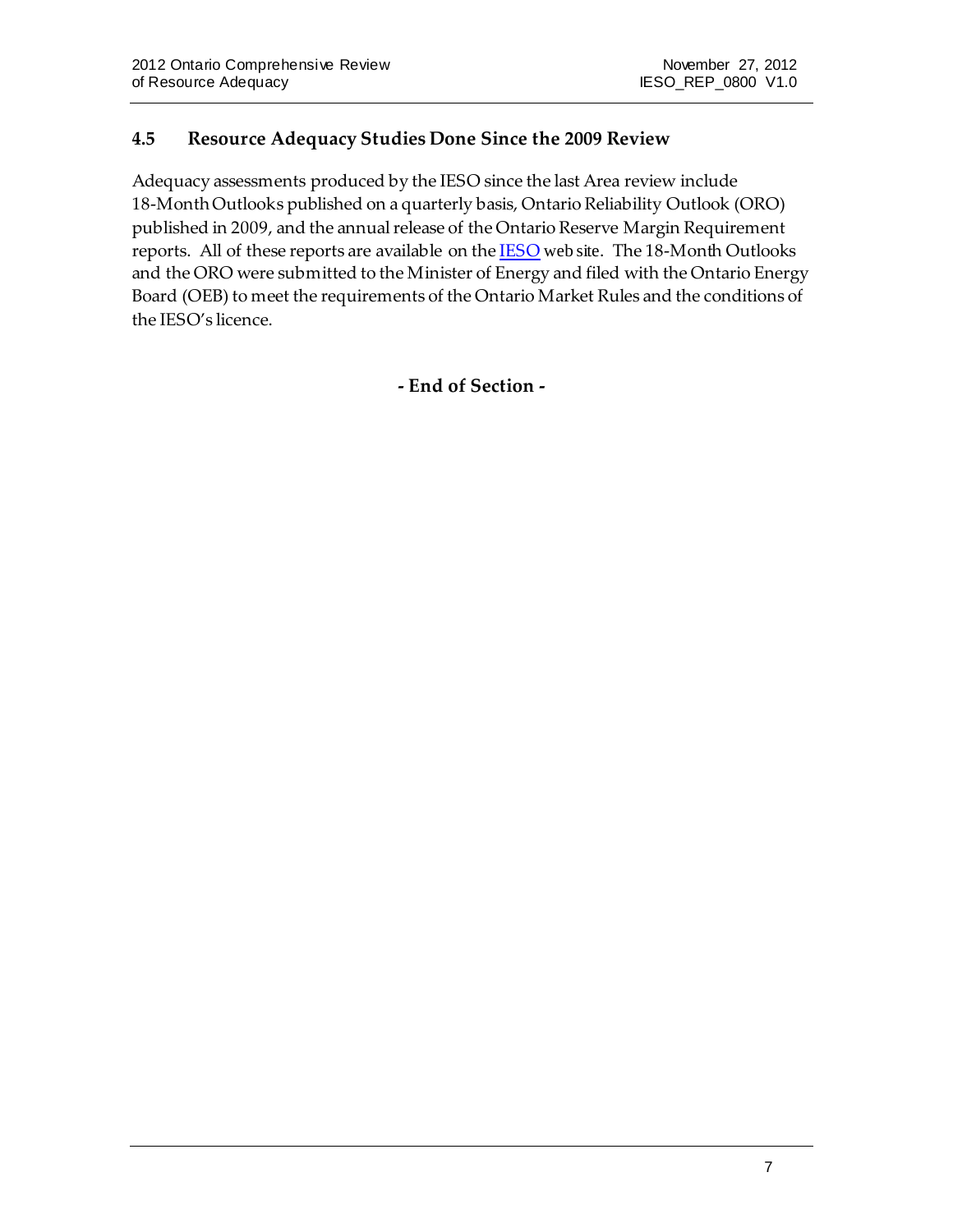# **5 RESOURCE ADEQUACY ASSESSMENT**

# **5.1 Median Demand Forecast**

On average over the forecast period, Ontario electrical energy demand is expected to decrease by about 2.3% annually under the median demand forecast. Over the same period peaks demands are expected to show declines of 0.9% annually. Overall energy demand is expected to decline more than peak demands due to the mix in embedded generation and the underlying economic and population growth. Growth in the commercial and residential sectors will have a greater impact on peak demand hours than overall energy demand while embedded generation's availability means that it will have a greater moderating impact on energy demand than peak demand.

# **5.1.1 LOLE Values, Median Demand Forecast**

Table 5.1 shows that under the median demand growth assumption, Ontario will have adequate resources to meet the NPCC criterion through 2017. Only the first set of MARS runs was required to achieve the LOLE criterion of no more than 0.1 days/year. This was achieved without reliance on any EOPs, without any interconnection assistance. The LOLE in 2015, compared to other years, is higher due to a greater number of generator outages associated with regulatory requirements. It is expected that outage impacts will be minimized prior to 2015 as actual plans are firmed up.

# **5.2 High Demand Forecast**

On average over the forecast period, Ontario electrical energy demand is expected to decrease by about 1.6% annually under the high demand forecast. Peak demands are expected to remain fairly flat in the high growth scenario with average annual growth rates of -0.1%. The same factors are at play as under the medium growth scenario, however in the high demand scenario economic expansion and population growth have a greater positive effect on both peak and energy demand.

#### **5.2.1 LOLE Values, High Demand Forecast**

Table 5.1 shows that under the high demand growth assumption, Ontario would meet the LOLE criterion for all years of the study period. Two sets of MARS runs were required to achieve the LOLE criterion of 0.1 days/year. This was achieved without implementing any EOPs for all years but 2015. For the calendar year 2015, the LOLE criterion was achieved after utilizing the EOPs. For all calendar years, interconnection assistance was not required to meet the LOLE criterion.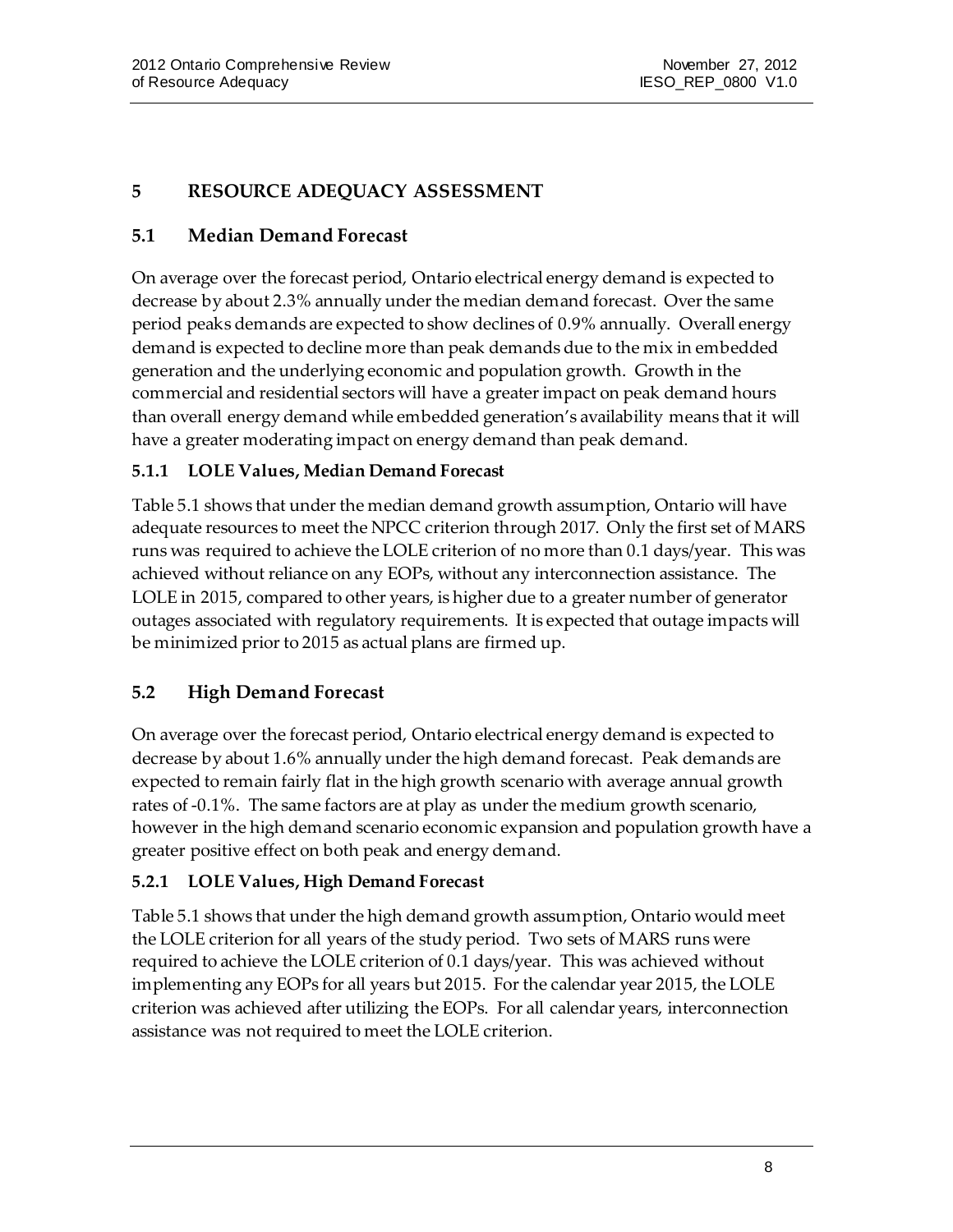| <b>Scenario</b> | <b>EOPS</b> | <b>Additional</b><br><b>Resources</b> |       |       | LOLE [days/year] |       |       |
|-----------------|-------------|---------------------------------------|-------|-------|------------------|-------|-------|
|                 |             | (MW)                                  | 2013  | 2014  | 2015             | 2016  | 2017  |
| Median          | <b>No</b>   |                                       | 0.002 | 0.006 | 0.041            | 0.001 | 0.001 |
| High            | <b>No</b>   |                                       | 0.008 | 0.039 | 0.247            | 0.042 | 0.038 |
| High            | Yes         |                                       | ۰     | ۰     | 0.074            | ۰     |       |

#### **Table 5.1 Annual LOLE Values, Median and High Demand Forecast**

# **5.3 Contingency Mechanisms for Managing Demand and Resource Uncertainties**

There are several study assumptions which may change in such a way that reserve levels in Ontario could be higher or lower than presented in this Comprehensive Review, including the amount of new generating resources available, the amount of conservation or demand response, the amount of imports and the amount of generation that may be on planned outage.

After the publication of the 2009 Comprehensive Review, the Government of Ontario released its Long-Term Energy Plan (LTEP) in 2010, specifying the target for large scale development of renewable energy projects and implementation of conservation. The renewable resources target for wind, solar and bioenergy is 10,700 MW by 2018. The total hydroelectric generation is targeted at 9,000 MW. Ontario will achieve these targets through the continuation of the Feed-in Tariff (FIT) and microFIT programs. In considering future availability of resources, the IESO includes projects that are under construction, contracted by the OPA or that are planned to be in-service. For projects that are under contract or planned to be in-service, the estimated effective date provided by the OPA is the best estimate of the date when the additional capacity is expected to be available.

Demand response (DR) programs were initiated by the Ontario Government and continue to be developed and managed by the OPA. DR includes a number of different programs which are playing an active role in maintaining the reliability of the system. Some wholesale consumers bid their load into the market and are responsive to price through IESO dispatch instructions. Other consumers have been contracted by the OPA to provide DR under tight supply conditions.

The 18-Month Outlooks published on a quarterly basis forecast weekly reserve levels. Generators and Transmitters use this information to plan their outages. Periods where planned outages result in inadequate resource levels are identified to the concerned generators. The total generator planned outages could range from 0 MW to over 5,000 MW depending on the time of the year. If market participants fail to proactively reschedule planned outages to mitigate concerns, the IESO may reject, revoke or recall outages in the near-term to ensure sufficient capacity is available to meet nondispatchable demand. The relief that could be expected from this measure during peak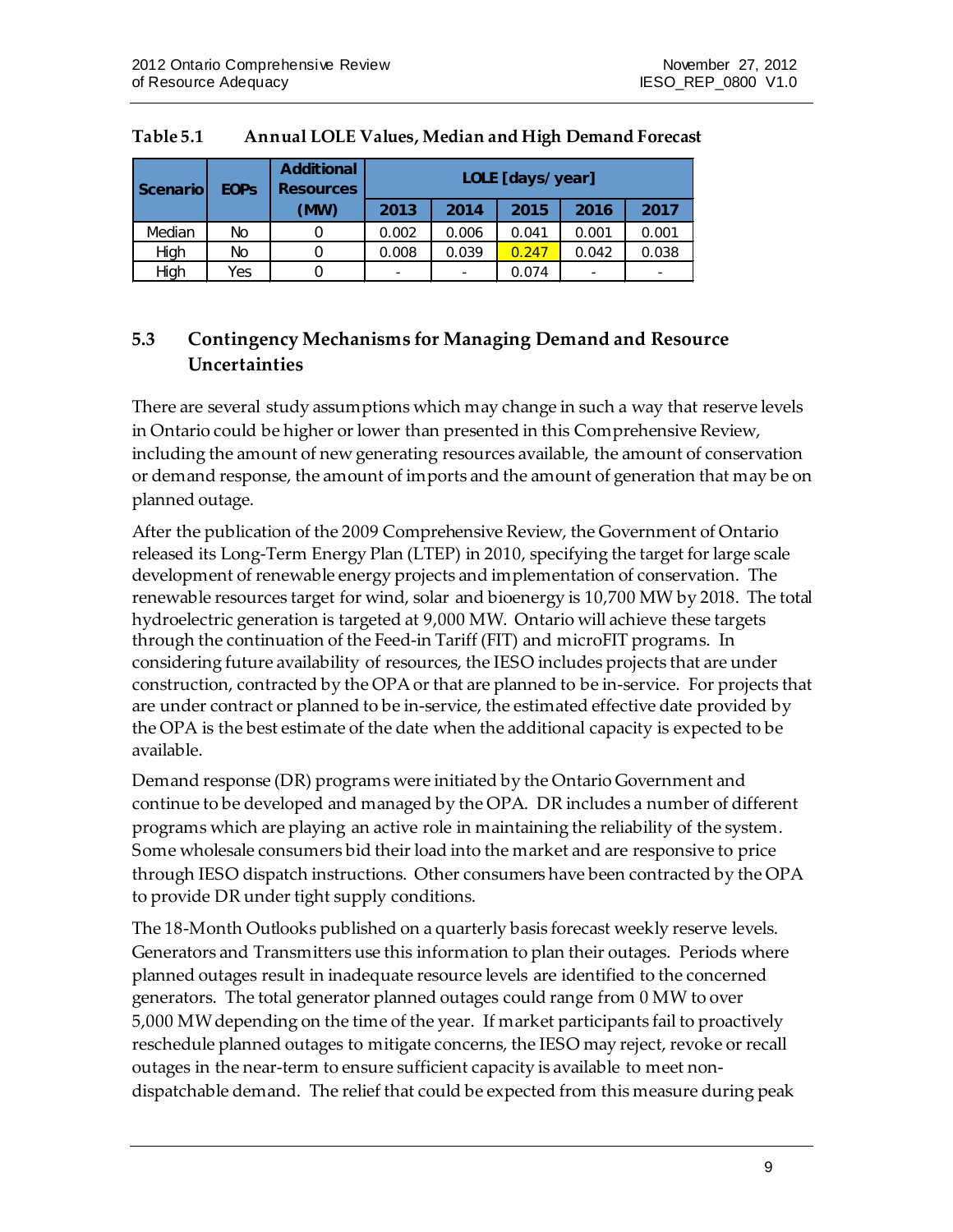seasons ranges from 0 to 2,500 MW. Deviations from initial generator outage plans through outage rescheduling and rejection are not always desirable. This could stretch the ability of generator owners or operators to accommodate larger number and magnitude of outages over shorter time periods and may increase forced outage occurrences. Operational experience so far indicates generator owners are usually able to adapt their outage plans.

The need to consider imports into Ontario to achieve the resource adequacy criterion varies depending on the calendar year under consideration and the demand assumptions. The coincident interconnection import capability is about 5,200 MW. Data collected since market opening reveals the average imports that have been attracted into Ontario with market mechanisms, and NPCC studies have been conducted to indicate an estimate of the annual tie benefits that can be expected. Both the historic import data and the estimate from the NPCC tie benefit studies are indicated later in this report (Appendix A, Section 1.3). For this review, additional resources by means of imports were not required to meet criterion in any of the calendar years.

# **5.4 Impacts of Major Proposed Changes to Market Rules on Area Reliability**

There are currently no major proposed changes to the market rules which are expected to have significant impacts on reliability.

# **- End of Section -**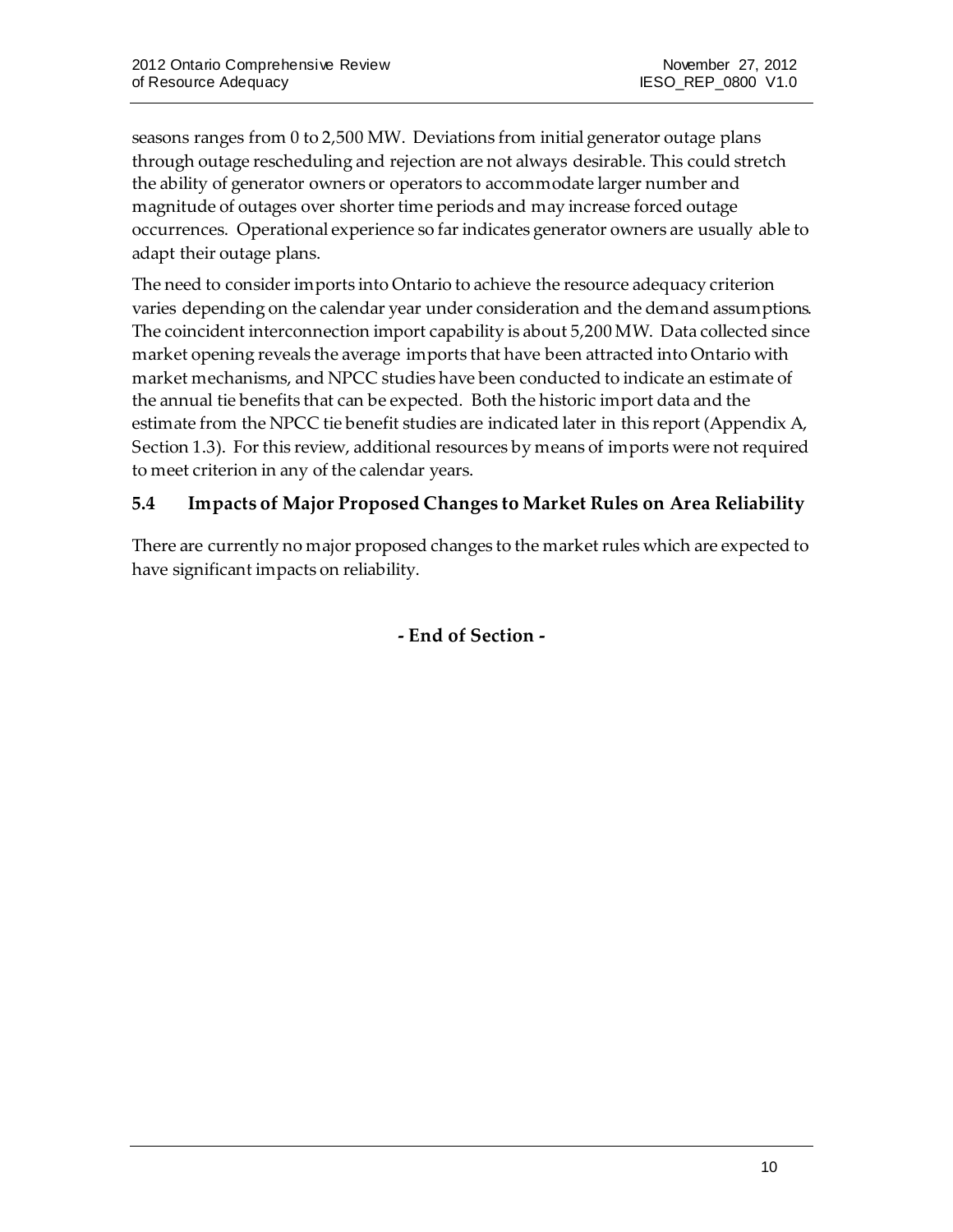# **6 PROPOSED RESOURCE MIX**

# **6.1 Reliability Impacts of Capacity Mix, Demand Resource Response, and Transportation or Environmental Considerations**

The Ontario system has a well balanced resource mix with a variety of fuel types, which helps offset the risks possibly associated with an exaggerated dependency on one principal fuel. However, possibilities exist which could drive a shift in the fuel mix and result in certain risks being realized.

Concerns about the emission of greenhouse gases and other pollutants from coal-fired electricity production have led to the provincial decision to phase-out all coal-fired units in Ontario by the end of 2014. This is in accordance with Ontario Regulation 496/07 under the Environmental Protection Act.The OEB made changes to the IESO's license, giving the IESO the authority to manage the recent policy initiatives to curb coal-fired emissions. This authority combined with existing IESO processes will maintain grid reliability while facilitating an orderly reduction in emissions.

Much of the replacement energy is expected to come from gas-fired generation. As Ontario's electricity sector becomes more dependent on natural gas as a primary fuel, the adequacy and security of natural gas supply infrastructure becomes even more critical to the reliability of the electricity system. Overall gas supply adequacy and gas transmission issues have been examined extensively since 2005 by the Ontario Gas Electric Interface Working Group. Canadian and Ontario pipeline and gas-distribution operators have implemented various tariff changes to enhance gas usage flexibility and improve firmness of supply available to generators.

Gas pipeline capacity, historically, has not limited the summer energy or capacity capability of Ontario generation fuelled solely by natural gas and is not expected to be a problem for future summers. Winter months are more prone to gas limitations as heating and gas generation may peak simultaneously. The Working Group has procedures in place for the continued monitoring of operations and identification and resolution of issues to mitigate fuel vulnerability.

There is also expected to be a significant increase in the amount of renewable generation in Ontario, in particular of wind power generation. The IESO has implemented a new Centralized Forecasting Service that is more accurately predicting the output from wind facilities in Ontario. This service will soon be expanded to predict solar output as well. The IESO is also continuing its efforts to incorporate these renewable resources into the dispatch process.

The introduction of the OPA's Demand Response programs specifically target load reduction during hours of tight supply availability or peak periods by signalling to consumers when those demand reductions are most needed. Otherwise, load is shifted from on-peak to off-peak periods under OPA contract. The OPA DR Programs (DR1,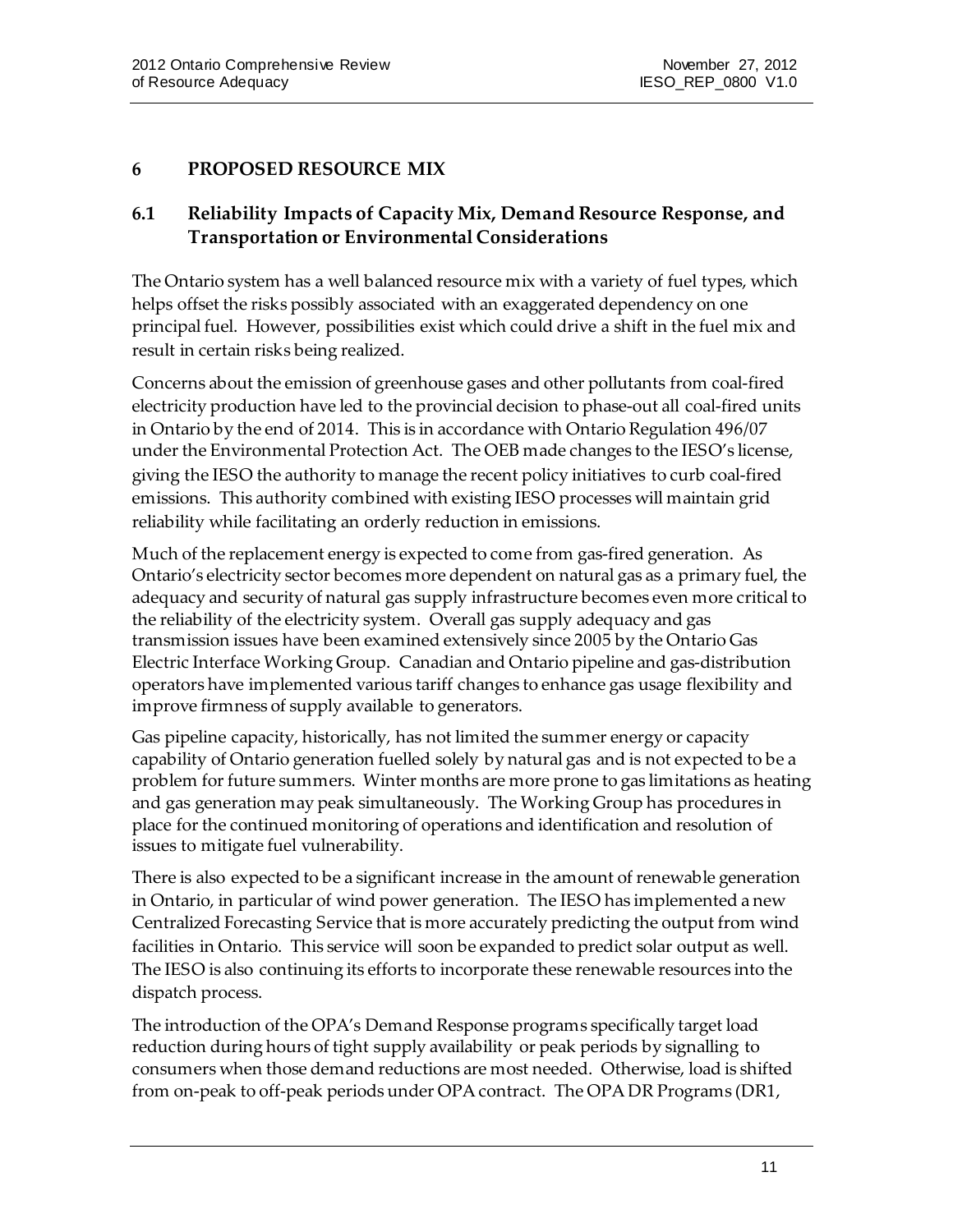DR2 and DR3), Peaksaver and local demand response contracts will provide relief from demand during periods of low supply.

Tables 6.1 and 6.2, and Figure 6.1 show the expected installed capacity mix at the time of the summer peak for each year in the study period. These values do not include generators that operate within local distribution service areas, except for those that participate in the IESO-administered market. This is based on information regarding existing and future resources as of June 2012.

| <b>Fuel Type</b> | 2013     | 2014   | 2015   | 2016   | 2017   |
|------------------|----------|--------|--------|--------|--------|
| Nuclear          | 12,946   | 12,946 | 12,946 | 12,124 | 11,302 |
| $Gas / Oil*$     | 9,989    | 9,605  | 9,908  | 9,932  | 9,713  |
| Coal             | 2,792    | 1,158  | 0      | 0      | 0      |
| Hydroelectric    | 7,947    | 8,062  | 8,110  | 8,574  | 8,574  |
| Wind             | 1,980    | 3,212  | 4,837  | 5,337  | 5,568  |
| <b>Biomass</b>   | 162      | 395    | 383    | 383    | 383    |
| Solar            | $\Omega$ | 123    | 360    | 460    | 560    |
| <b>Total</b>     | 35,816   | 35,501 | 36,544 | 36,810 | 36,100 |

# **Table 6.1 Ontario Installed Capacity Mix by Fuel Type (MW)**

|  | Table 6.2 | <b>Ontario Installed Capacity Mix by Fuel Type (%)</b> |
|--|-----------|--------------------------------------------------------|
|--|-----------|--------------------------------------------------------|

| Fuel Type \Year | 2013 | 2014 | 2015 | 2016 | 2017 |
|-----------------|------|------|------|------|------|
| Nuclear         | 36.1 | 36.5 | 35.4 | 32.9 | 31.3 |
| Gas / Oil*      | 27.9 | 27.1 | 27.1 | 27.0 | 26.9 |
| Coal            | 7.8  | 3.3  | 0.0  | 0.0  | 0.0  |
| Hydro           | 22.2 | 22.7 | 22.2 | 23.3 | 23.8 |
| Wind            | 5.5  | 9.0  | 13.2 | 14.5 | 15.4 |
| <b>Biomass</b>  | 0.5  | 1.1  | 1.0  | 1.0  | 1.1  |
| Solar           | 0.0  | 0.3  | 1.0  | 1.2  | 1.6  |

\* The Gas / Oil category includes 2,100 MW of dual-fuel capability at Lennox Generating Station.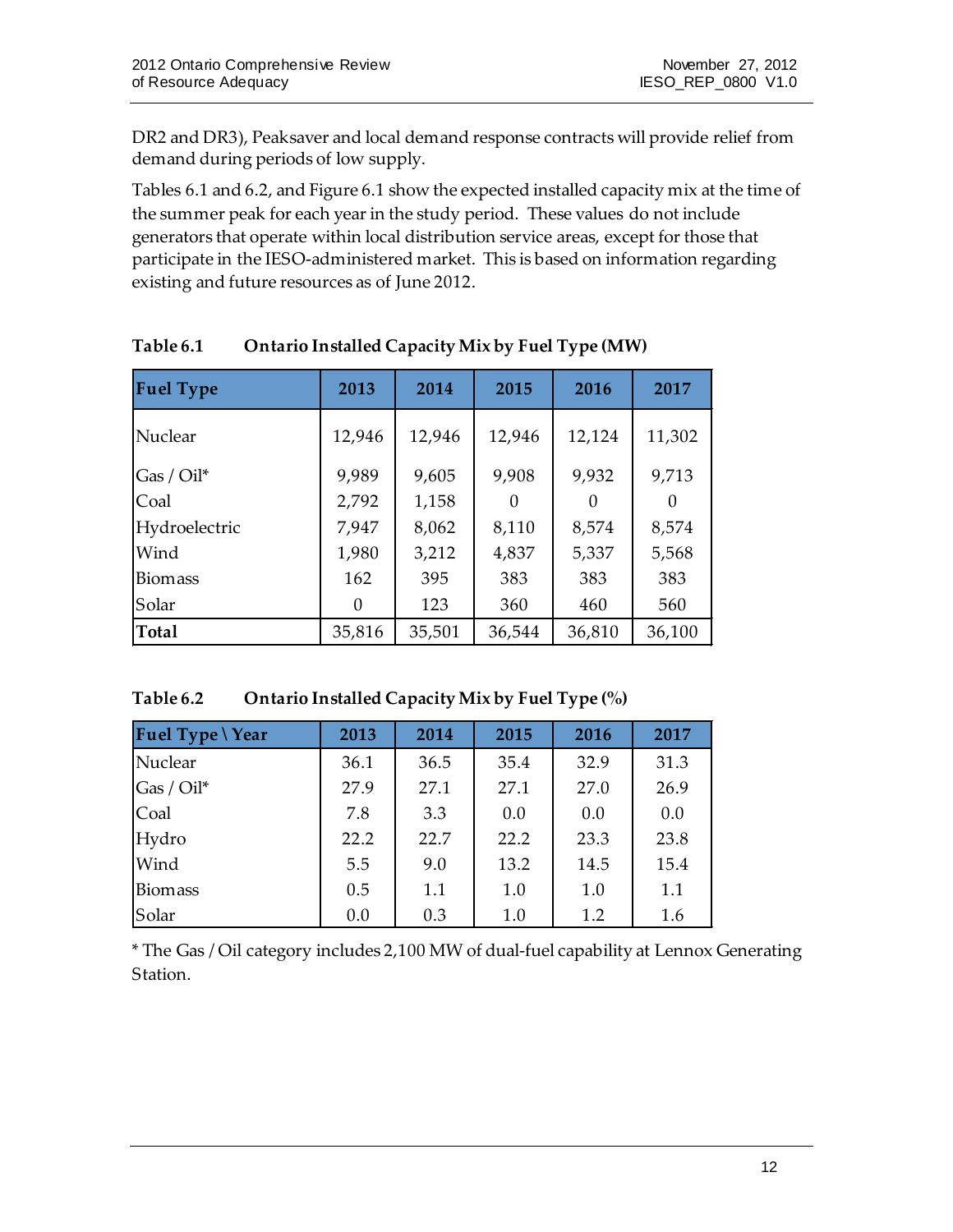

# **Figure 6.1 Ontario Capacity Mix by Fuel Type**

# **6.2 Available Mechanisms to Mitigate Reliability Impacts of Capacity Mix, Demand Resource Response, Transportation and/or Environmental Considerations**

Any increase in the capacity-mix diversity would have beneficial effects on supply flexibility and environmental restrictions. Over the next five years, more than 5,000 MW of new grid-connected wind-powered generation is expected to be in-service in Ontario. Although the wind generation capacity contribution must be substantially discounted from the nameplate value, wind energy can successfully reduce the utilization of greenhouse gas emitting resources. Solar generation too contributes in reducing the greenhouse gas emissions. About 560 MW of solar resources are expected to be connected to the grid in the same period.

The IESO actively encourages diversity in supply options by identifying future capacity needs and engaging in dialogue with the Ontario Government, OPA, market participants and other stakeholders. As a competitive alternative to new and existing generation, the IESO promotes a balanced pursuit of supply diversity and demand management options in its Outlooks.

Assumptions around coal availability and retirements are based on plans developed by OPA in line with the LTEP.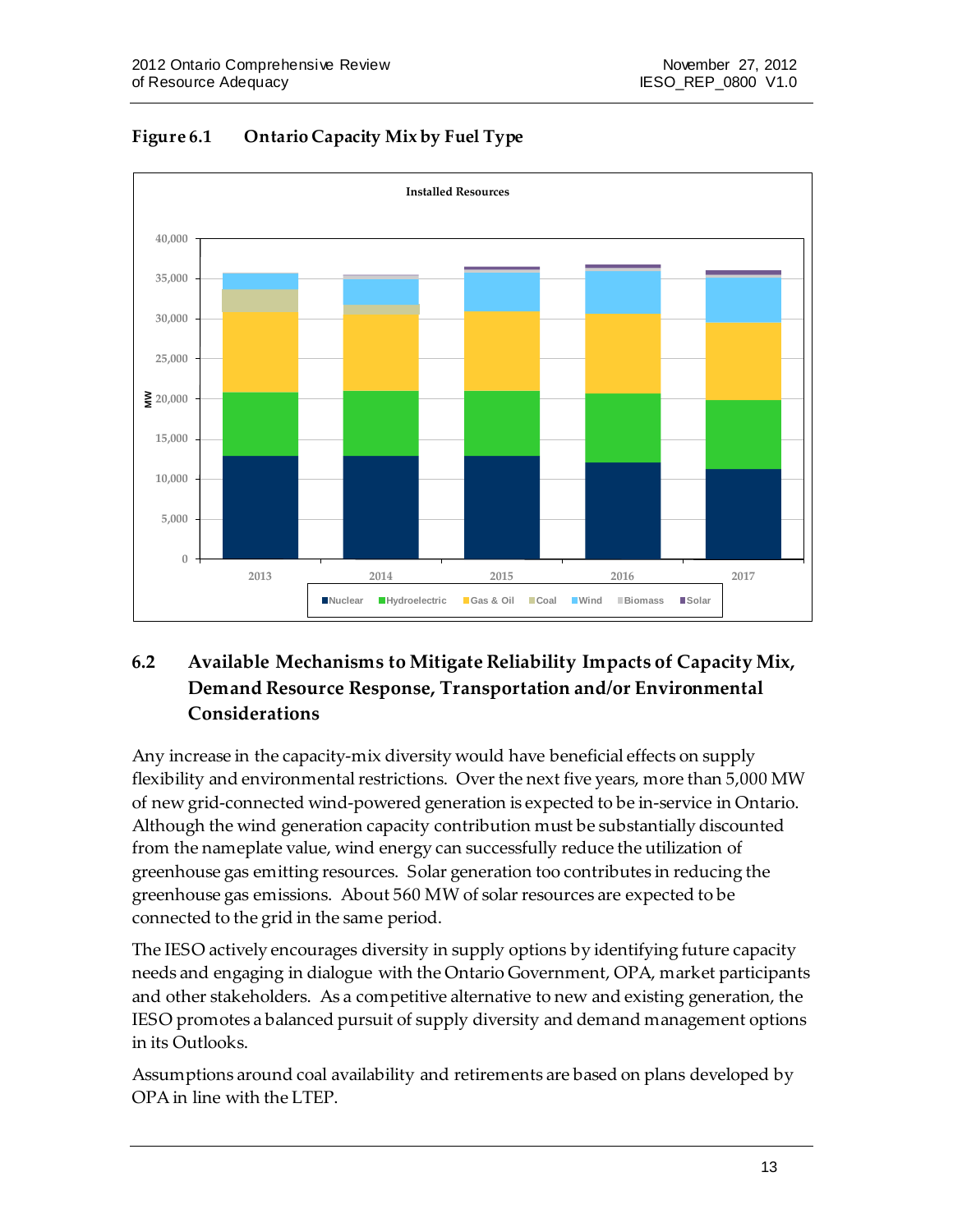The IESO will continue to monitor the plans for Ontario's future fuel mix and consider the reliability impacts in the Ontario Reserve Margin Requirements, ORO and the 18- Month Outlooks conducted several times each year.

# **6.3 Reliability Impacts Related to Compliance with Provincial Requirements**

In keeping with the policies of the Government of Ontario, the Ontario Regulation 496/07 under the Environmental Protection Act declared the phase-out of generation from coal in Ontario by December 31, 2014. The greenhouse gas emissions target from coal generation implemented by the Ontario government is a "hard" cap of 11.5 million metric tonnes per year.

In May 2009, the Ontario Legislature passed the Green Energy and Green Economy Act (GEA). It is aimed at facilitating large-scale development of renewable energy projects across Ontario. The Act included the Feed-in Tariff Program which is designed to further encourage procurement of renewable energy supply with greater geographic distribution.

**- End of Section -**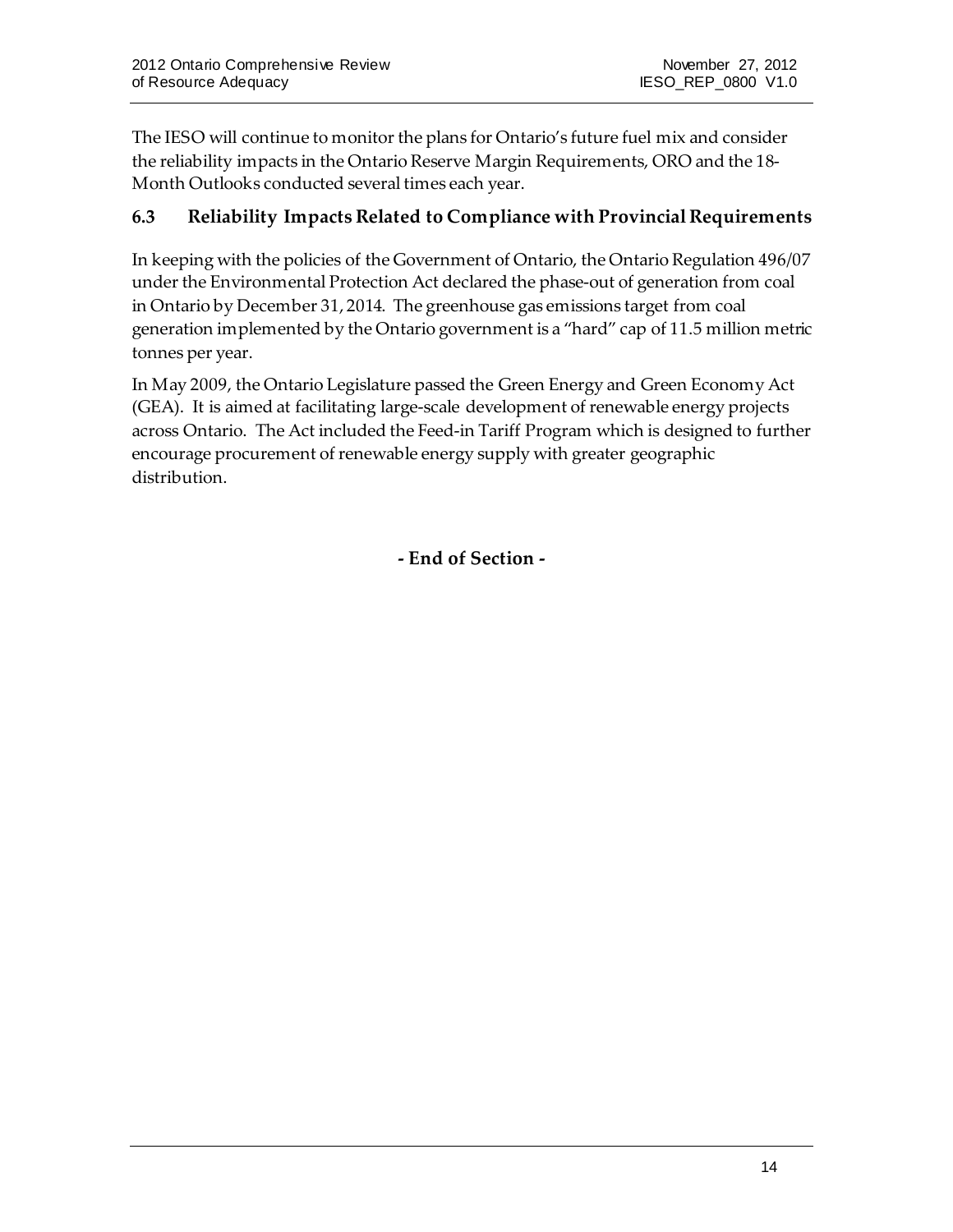# **APPENDIX**

# **APPENDIX A - DESCRIPTION OF RESOURCE RELIABILITY MODEL**

For the purposes of this study, the IESO used the Multi-Area Reliability Simulation (MARS) program. The MARS program is capable of performing the reliability assessment of a generation system composed of a number of interconnected areas and/or zones that can be grouped into pools.

A sequential Monte Carlo simulation forms the basis for MARS. In this simulation, a chronological system evolution is developed by combining randomly generated operating states for the generating units with inter-zone transfer limits and hourly chronological loads. Consequently, the system can be modeled in great detail with accurate recognition of random events, such as equipment failures, as well as deterministic rules that govern system operation. Various measures of reliability can be reported using MARS, including the Loss of Load Expectation for various time frames. The use of Monte Carlo simulation allows for the calculation of probability distributions, in addition to expected values, for various reliability indices. These values can be calculated both with and without load forecast uncertainty. The MARS program probabilistically models uncertainty in forecast load and generator unit availability. The program calculates LOLE values and can estimate the expected number of times various emergency operating procedures will be implemented in each zone and pool.

The first step in calculating the reliability indices is to compute the zone margins on an isolated basis for each hour, by subtracting the load for the hour from the total available capacity in the hour. If a zone has a positive or zero margin, it has sufficient capacity to meet its load. If the zone margin is negative, the load exceeds the capacity available to serve it, and the zone is in a potential loss-of-load situation. If there are any zones that have negative margins after the isolated zone margins have been adjusted for curtailable contracts, the program will attempt to satisfy those deficiencies with capacity from zones that have positive margins. There are two ways for determining how the reserves from zones with excess capacity are allocated among the zones that are deficient. In the first approach, the user specifies the priority order in which deficient zones receive assistance from zones with excess resources. The second method shares the available excess resources among deficient zones in proportion to the size of their shortfalls. Priorities within pools, as well as among pools, can also be modeled.

# **1.1 LOAD MODEL**

# **1.1.1 Description and Basis of Period Load Shapes**

The IESO uses a multivariate econometric model to produce the electricity demand forecast. The forecast is composed of hourly demand for Ontario and its ten zones. The model uses three broad sets of forecast drivers: calendar variables, weather effects and economic and demographic variables. Conservation and embedded generation are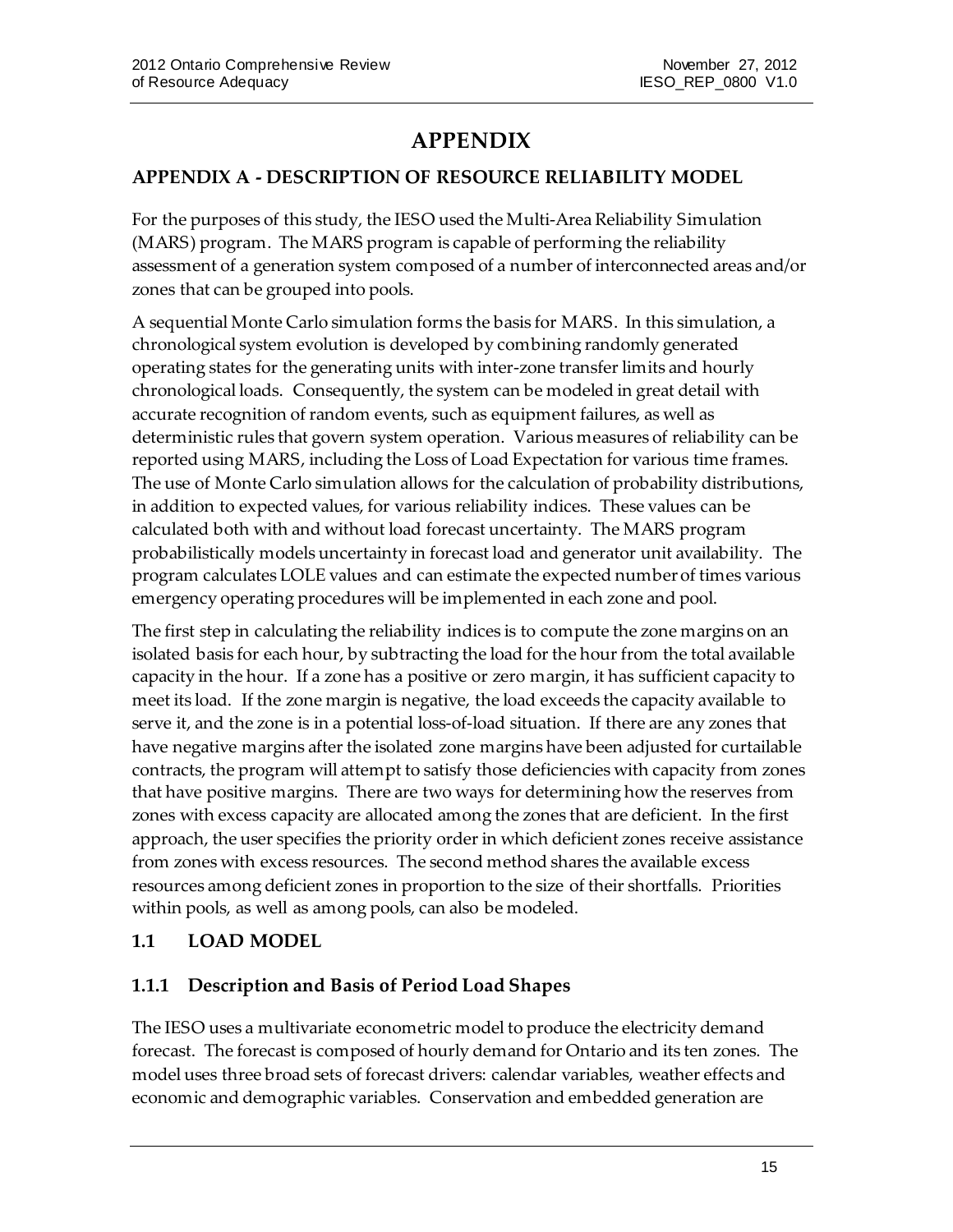treated outside the model. The impacts of demand response programs are removed from the historical data and those programs are treated as resources in the forecast.

Weather is represented by a Monthly Normal weather scenario which uses last 31 years of historical weather data to generate typical monthly weather. A measure of uncertainty in demand due to weather variability is used in conjunction with the Normal weather scenario to generate a distribution of possible demand outcomes.

The economic drivers are generated using a consensus of publicly available provincial forecasts, along with economic forecasts from service providers. Demographic projections are publicly available from the Ontario Ministry of Finance.

# **1.1.2 Load Forecast Uncertainty**

Load Forecast Uncertainty is a measure used to capture the uncertainty in demand due to variation in the weather elements. LFU represents the impact on demand due to one standard deviation in the weather elements. The LFU varies between roughly 1 and 7 percent of normal demand throughout the year. The MARS program was provided with hourly load data for the entire five-year period, as well as monthly standard deviations (SD), for each of the ten zones modeled. Reliability indices were calculated at each load level around the mean value (mean, mean  $\pm$  SD, mean  $\pm$  2SD, mean  $\pm$  3SD), as well as weighted-average indices.

# **1.1.3 Demand and Energy Projects of Interconnected Entities**

The loads and resources of interconnected entities within the Area that are not members of the Area were not considered.

# **1.1.4 Demand -Side Management**

MARS runs were completed which modeled conservation and demand-side management estimates that have been proposed for Ontario. Demand-side management include:

- Dispatchable Loads
- Demand Response (DR) Programs: DR1, DR2 and DR3
- Local Demand Response Contracts
- Direct Load Control (e.g. Peaksaver)

The annual values assumed for conservation at the time of net peak demand and demand-side management are shown in the table below.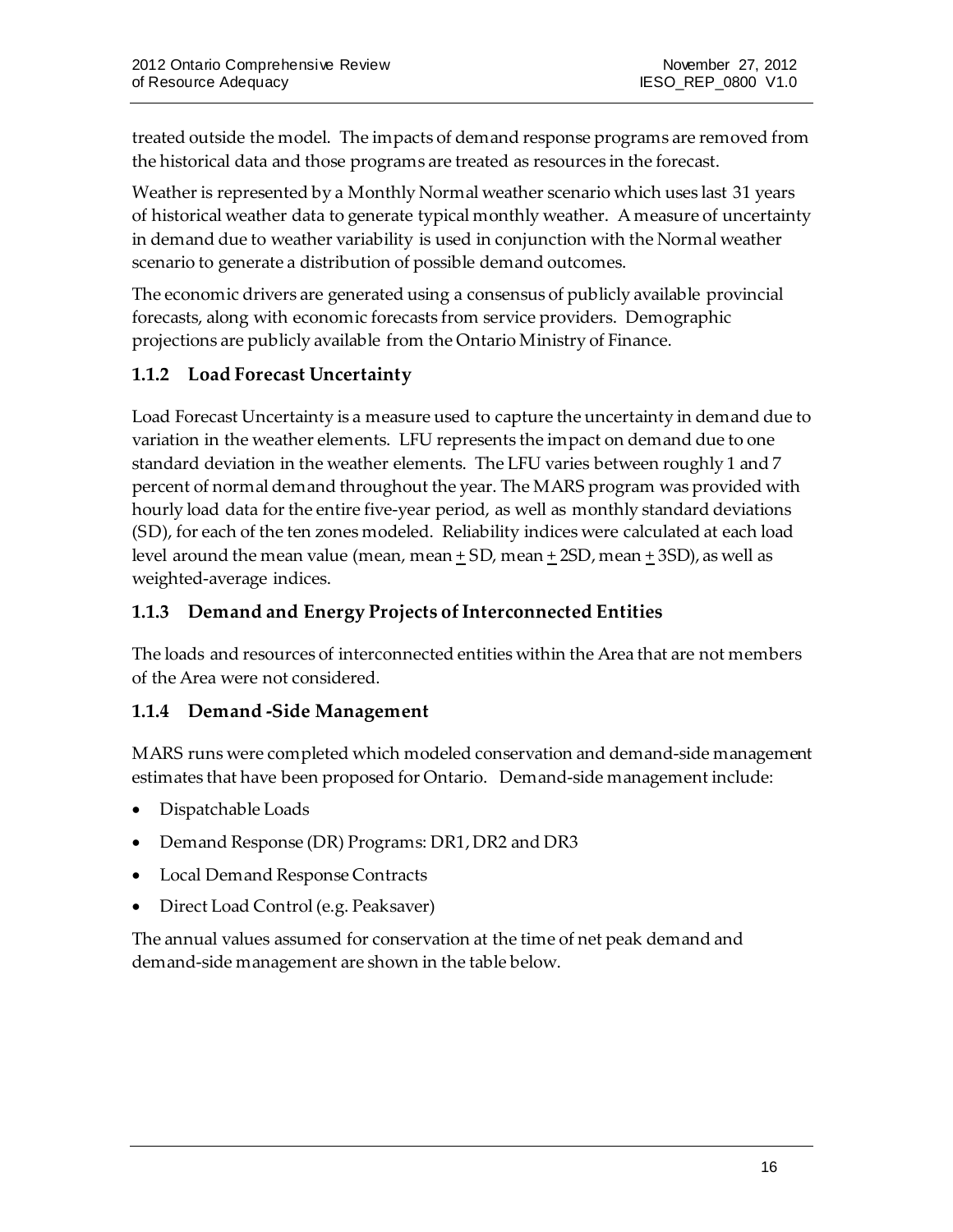| Year | <b>Conservation [MW]</b> | <b>Demand Management</b><br>[MW] |
|------|--------------------------|----------------------------------|
| 2013 | 526                      | 1,529                            |
| 2014 | 1,029                    | 1,665                            |
| 2015 | 1,478                    | 1,668                            |
| 2016 | 1,816                    | 1,670                            |
| 2017 | 2,136                    | 1,673                            |

#### **Table A.1 Conservation and Demand-sideManagement Assumptions**

# **1.2 SUPPLY-SIDE RESOURCE REPRESENTATION**

MARS has the capability to model the following types of resources:

- Thermal
- Energy-limited
- **Cogeneration**
- Energy-storage
- Demand management

An energy-limited unit can be modeled probabilistically as a thermal unit with an energy probability distribution or deterministically as a load modifier, or as a unit with a specified capacity and available monthly energy. Co-generation units can be modeled as thermal units with an associated hourly load. Energy-storage and demand management impacts can be modeled as load modifiers. For each unit modeled, the installation and retirement dates and planned maintenance requirements must be specified. Other data such as maximum rating, available capacity states, state transition rates, and net modification of the hourly loads depend on the unit type. The planned outages for all types of units in MARS can be specified by the user or automatically scheduled by the program on a weekly basis.

All thermal generators in Ontario, for each of the ten zones, were modeled on an individual unit basis. The available capacity states, state transition rates, and planned outage information were input for each thermal unit. Hydroelectric generators were modeled as energy-limited resources. Minimum and maximum ratings and energy production capabilities were input on a monthly basis for the hydroelectric generators. Wind generators were also modeled as energy-limited resources. Wind capacity contributions were input on a monthly basis with a cumulative probability density function.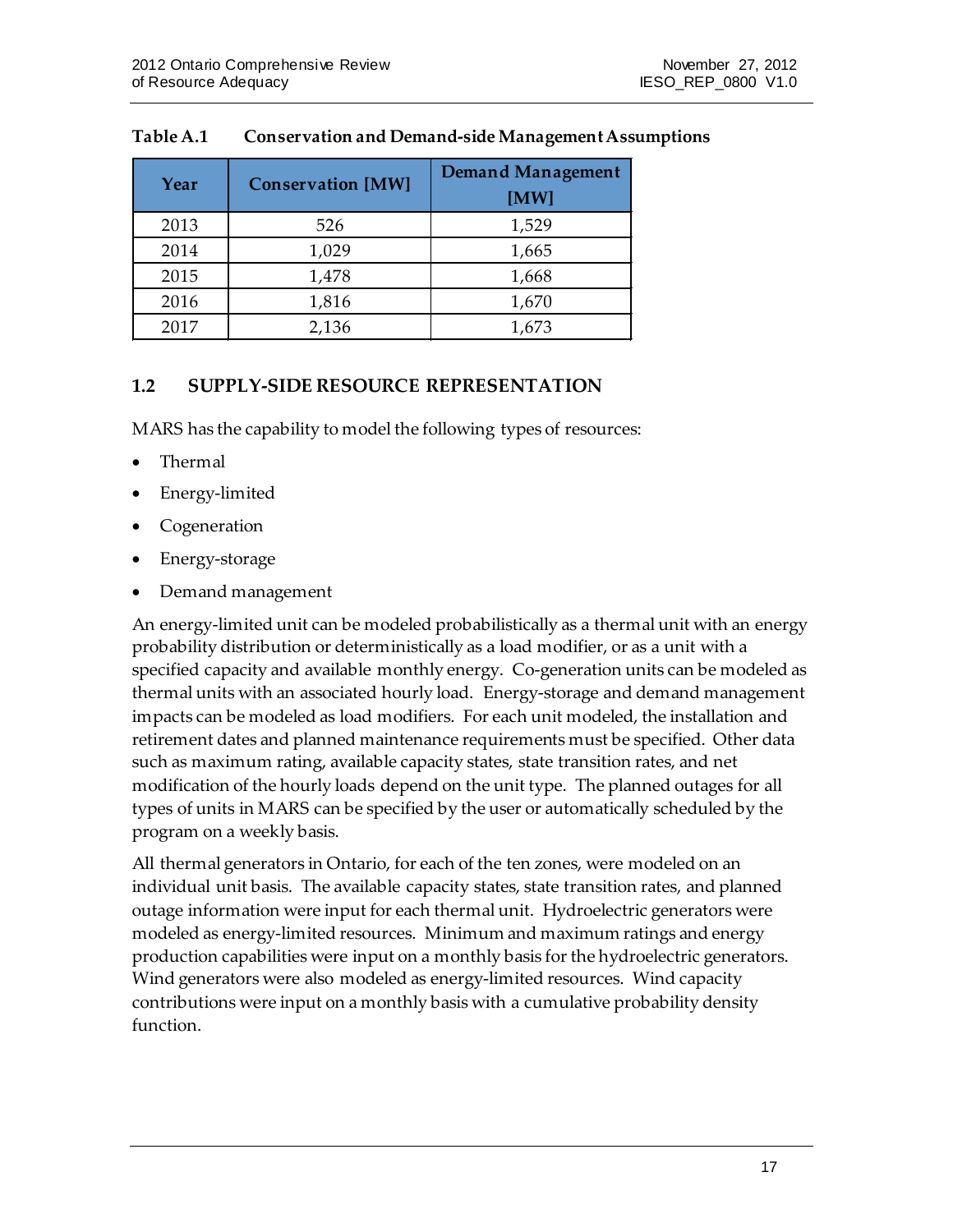# **1.2.1 Ratings**

# **1.2.1.1 Definitions**

The aggregated installed capacity values for all generating units expected to be participating in the IESO markets are shown in Table A.2. These values do not include generators that operate within local distribution service areas, except for those that participate in the IESO-administered market.

| <b>Fuel Type</b>       | <b>Total Capacity</b><br>(MW) | Number of<br><b>Stations</b> |
|------------------------|-------------------------------|------------------------------|
| Nuclear                | 11,446                        | 5                            |
| Hydroelectric          | 7,947                         | 71                           |
| Coal                   | 3,293                         | 3                            |
| $Gas / Oil*$           | 9,987                         | 29                           |
| Wind                   | 1,511                         | 12                           |
| Biomass / Landfill Gas | 122                           | 6                            |
| <b>Total</b>           | 34,306                        | 126                          |

**Table A.2 Installed Capacity** 

\* The Gas / Oil category includes 2,100 MW of dual-fuel capability at Lennox Generating **Station** 

For resources other than hydroelectric, the monthly output capabilities as submitted by market participants as of July 2012 were input into MARS. These capabilities take into account any stretch capability, output deratings given by equipment or ambient limitations, and environmental restrictions. For future resources, output capabilities based on estimates by the Ontario Power Authority were input into MARS.

Hydraulic station minimum outputs and monthly energy production capabilities submitted by market participants are based on expected river flows. The maximum assumed contribution of hydro resources is based on the median historic contributions at the hour of the weekday peak demand from May 2002 to March 2012.

# **1.2.1.2 Procedure for Verifying Ratings**

The Ontario Market Rules (*Market Rules Chapter 4, Section 5)* require that all generators connected to the IESO-controlled grid test their equipment to ensure compliance with all applicable reliability standards, including NPCC Directory #9 "Verification of Generator Gross and Net Real Power Capability" and Directory #10 "Verification of Generator Gross and Net Reactive Power Capability".

Generators communicate to the IESO any changes to their units' verified gross and net MW capabilities as part of the Outage Management Process and the Facility Registration,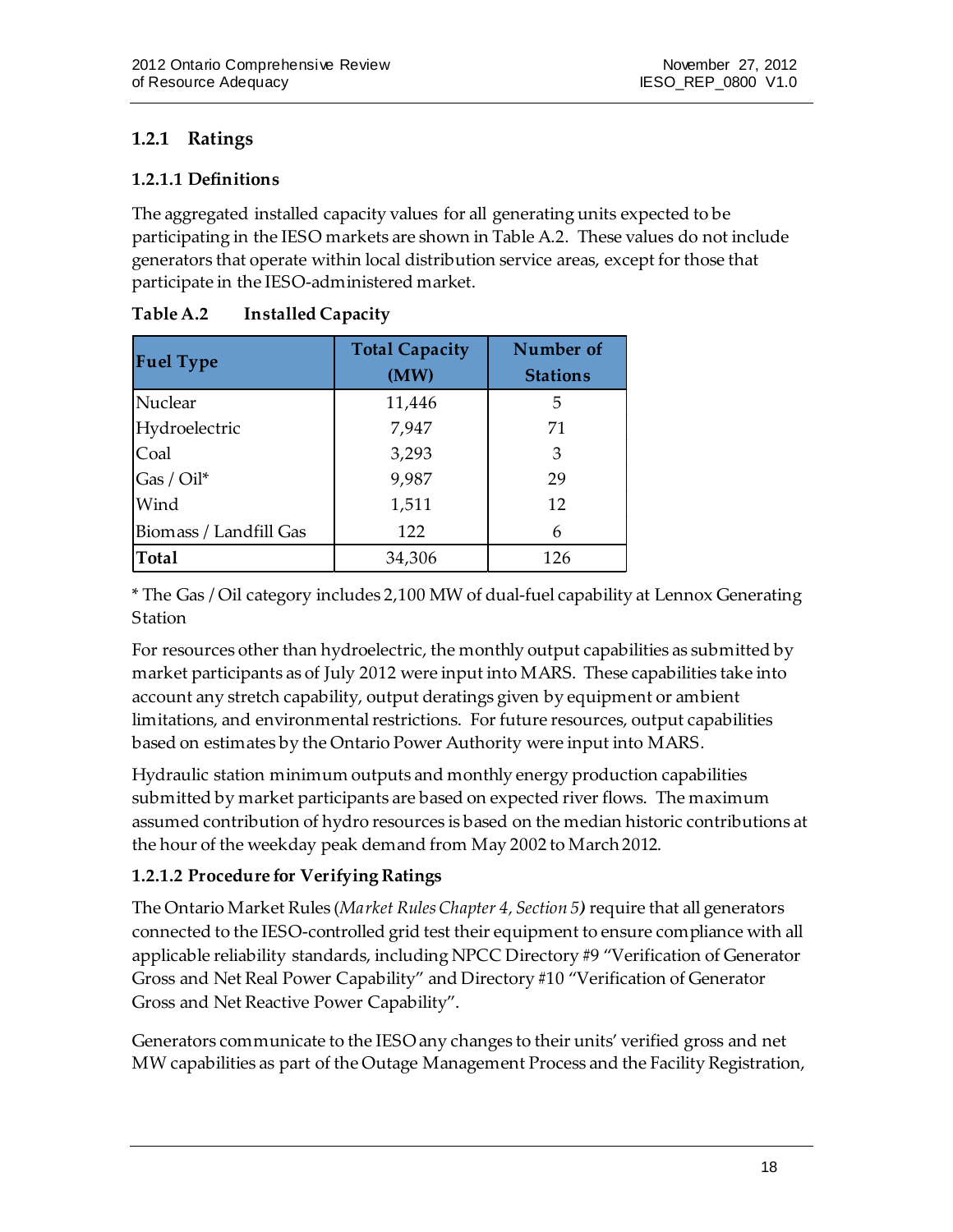Maintenance and De-registration Process. *Market Manual 7.3 "Outage Management"* and *Market Manual 1.2 "Facility Registration, Maintenance and De-registration"*

Permanent changes to equipment that affect the MW output capabilities of generating units are communicated and assessed through the Connection Assessments process. *Market Manual 2.10 "Connection Assessment and Approval Procedure"*

Generators provide to the IESO the declared seasonal net MW values for their units as part of the 18-Month Outlook process, *Market Manual 2.11 "18-Month Outlook and Related Information Requirements"*

Market Rules (*Market Rules Chapter 4, Section 5.2)* also authorise the IESO to test any generation facility connected to the IESO-controlled grid to determine whether such facility complies with the applicable reliability standards.

# **1.2.2 Unavailability Factors Represented**

# **1.2.2.1 Type of Unavailability Factors Represented**

Equivalent Forced Outage Rate (EFOR) for each unit is used that reflects both forced outages and periods of derated output. These were based on five-year history of actual forced outages unless there was insufficient data for a specific unit(s) for which data supplied by market participants was used.

Planned maintenance was modeled on a unit basis. Where available, representative outage plans supplied by market participants were used, as well as forecast Planned Outage Factors (POF) and/or the Generic Outage Plan derived from historic outage patterns of existing units.

# **1.2.2.2 Source ofUnavailability Factors Represented**

POF values used in this study are regularly provided by market participants to the IESO for its routine Outlooks. Actual outage history from which some EFORs were derived was obtained from the IESO's Integrated Outage Management System (IOMS). For units with insufficient historic data, where available, EFOR for these units were based on specific data supplied by market participants as of July 2012.

#### **1.2.2.3 Maturity Considerations and In-Service Date Uncertainty**

The MARS runs assumed new gas-fired generators to have a 3% to 5% EFOR, depending on the type of gas generator (e.g. simple cycle, combined cycle, combined heat and power). Review of actual forced outage history of gas units revealed that the forced outage rates of new gas units are expected to decline as they mature. At some point in the future, they are expected to stabilize.

There is some uncertainty in the date that new generating resources will come into service. For projects that are under contract or planned to be in-service, the estimated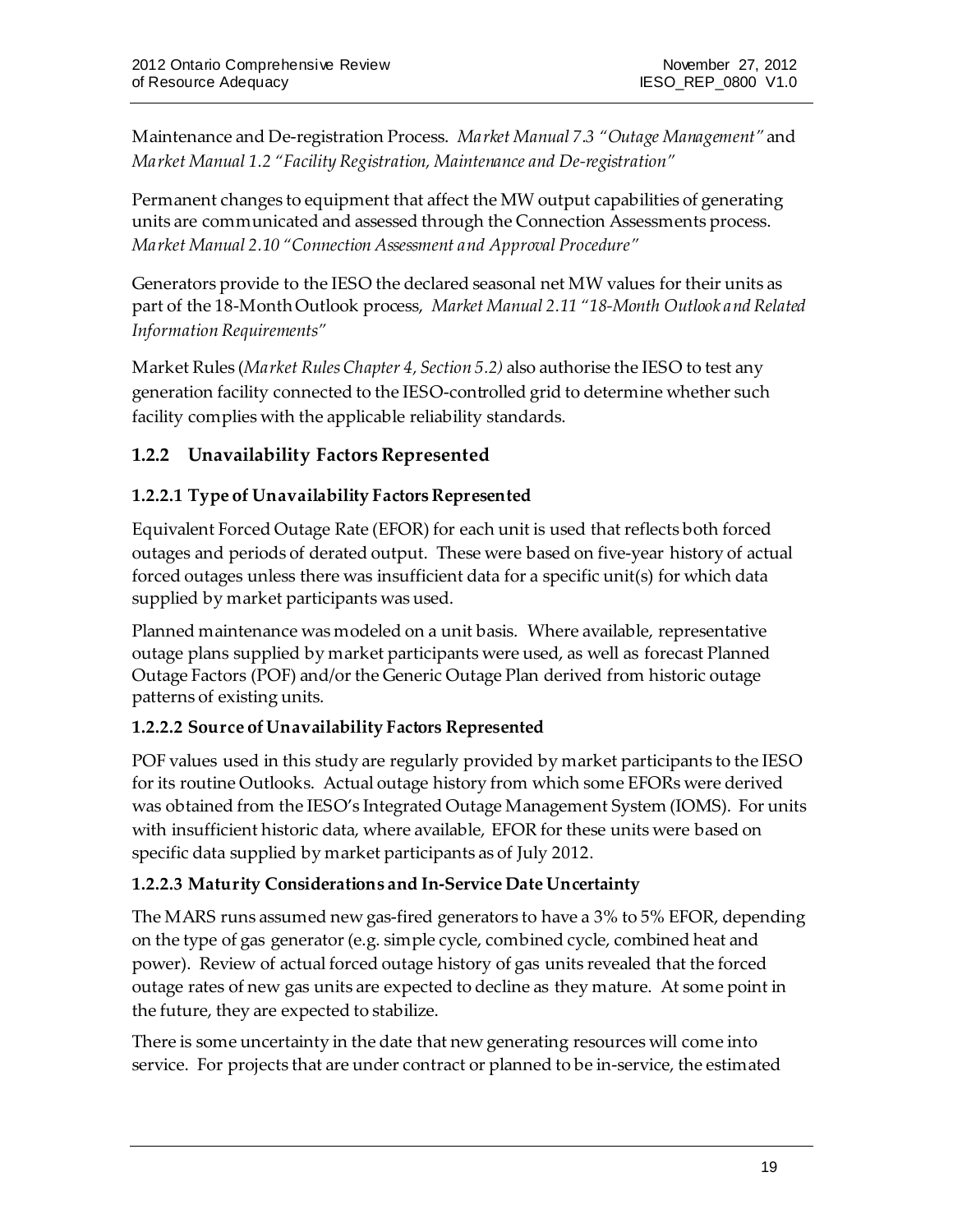effective date provided by the OPA is the best estimate of the date when the additional capacity is expected to be available.

# **1.2.2.4 Tabulation of Typical Unavailability Factors**

The ranges of EFOR indices, used for this study, are contained in the table below. EFORs for nuclear, coal and gas units were derived from a five-year history of actual forced outages that reflect past experiences. EFORs for biomass and oil units were provided by market participants since the historic information was found to be insufficient.

| <b>Fuel Type</b> | <b>Weighted Average</b><br><b>EFOR</b> | <b>Range of EFOR</b> |
|------------------|----------------------------------------|----------------------|
| <b>Biomass</b>   | $4\%$                                  | $2 - 8\%$            |
| Coal             | 15%                                    | $6 - 20%$            |
| Gas              | 5%                                     | $1 - 6\%$            |
| Nuclear          | 8%                                     | $3 - 30\%$           |
| าil              | 15%                                    | $5 - 50\%$           |

**Table A.3 Ontario Projected Equivalent Forced Outage Rates**

# **1.2.3 Purchase and Sale Representation**

At present, there are no firm, expected or provisional purchases or sale contracts identified for the five-year study period. However, for use during daily operation, operating agreements between the IESO and neighbouring jurisdictions in NPCC, RFC and MRO include contractual provisions for emergency imports directly by the IESO. IESO also participates in a shared activation of reserve group which includes PJM, NYISO, ISO-NE and New Brunswick.

# **1.2.4 Retirements**

All coal units are identified to be removed from service by December 31, 2014. A coal shutdown and conversion plan, subject to annual CO2 emission targets set by the government, is used for the study.

# **1.3 REPRESENTATION OF INTERCONNECTED SYSTEMS**

There are five systems with which the Ontario system is interconnected: Manitoba, Minnesota, Michigan, New York and Québec. The five interconnected systems that can provide assistance to the Ontario system are modeled as external to the Ontario pool. Neighbouring systems are treated as external areas with constant hourly loads of 1 MW. In each of these external areas a dummy generator can be modeled, with a variable capacity up to the amounts expected to be offered into the Ontario market. The expected capacity values vary, depending on Ontario needs, but are always subject to the limitations of the transmission interconnections outlined in Table A.4. Limits apply yearround except where seasonal ratings are indicated.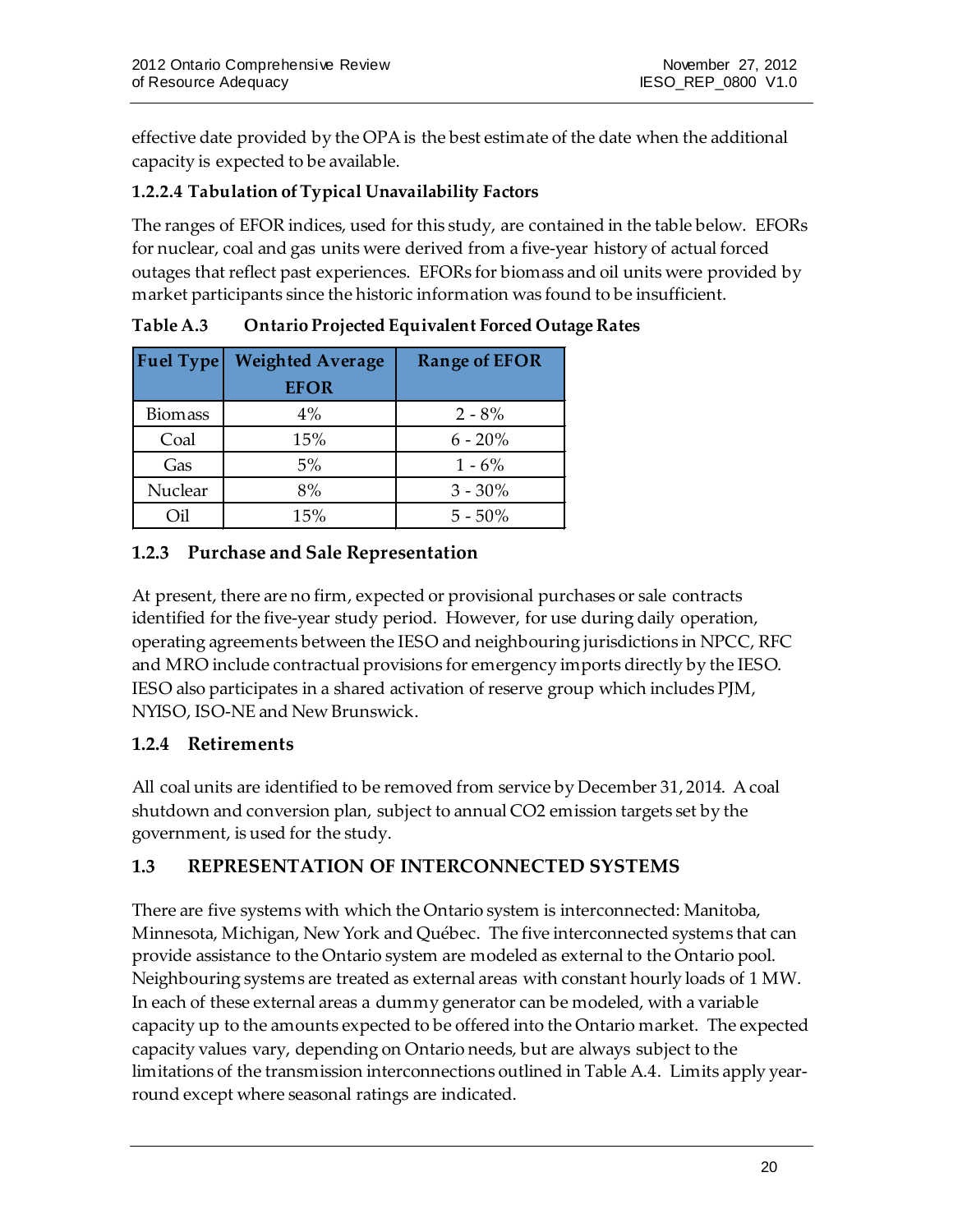However, for this review, the five interconnected systems were not modeled in MARS since additional assistance was not required to meet the resource adequacy criterion.

| Table A.4 | <b>Ontario Interconnection Limits</b> |  |
|-----------|---------------------------------------|--|
|           |                                       |  |

| Interconnection                                | Limit - Flows Out of Ontario<br><b>MW</b> | Limit - Flows Into Ontario<br><b>MW</b> |
|------------------------------------------------|-------------------------------------------|-----------------------------------------|
| Manitoba – Summer*                             | $288^{(3)}$                               | $288^{(3,6)}$                           |
| Manitoba – Winter*                             | $300^{(3)}$                               | 300 $(3, 6)$                            |
| Minnesota                                      | $150^{(3)}$                               | $100^{(3)}$                             |
| Quebec North (Northeast) – Summer*             | $95^{(5)}$                                | 65                                      |
| D4Z                                            | $\mathbf 0$                               | 65                                      |
| H4Z                                            | 95                                        | $\Omega$                                |
| Quebec North (Northeast) - Winter*             | $110^{(4)}$                               | 85                                      |
| D <sub>4</sub> Z<br>H4Z                        | 0<br>110                                  | 85<br>$\Omega$                          |
|                                                |                                           |                                         |
| Quebec South (Ottawa) - Summer*                | 1,482                                     | 1,923                                   |
| X2Y                                            | 0                                         | 65                                      |
| Q <sub>4</sub> C                               | 32                                        | 88                                      |
| <b>P33C</b>                                    | $\Omega$                                  | 270                                     |
| D5A                                            | 200                                       | 250                                     |
| H <sub>9</sub> A                               | 60                                        | 120                                     |
| HVDC $(A41T+A42T)$                             | 1,250                                     | 1,250                                   |
| Quebec South (Ottawa) - Winter*                | 1,502<br>$\Omega$                         | 1,998                                   |
| X <sub>2</sub> Y<br>Q <sub>4</sub> C           | 52                                        | 65<br>88                                |
| <b>P33C</b>                                    | 0                                         | 345                                     |
| D5A                                            | 200                                       | 250                                     |
| H <sub>9</sub> A                               | 60                                        | 176                                     |
| HVDC $(A41T+A42T)$                             | 1,250                                     | 1,250                                   |
| Quebec South (East) - Summer*                  | 420                                       | 800                                     |
| $B31L + B5D$                                   | 420                                       | 800                                     |
| Quebec South (East) - Winter*                  | 470                                       | 800                                     |
| B31L + B5D                                     | 470                                       | 800                                     |
| New York St. Lawrence – Summer and Winter*     | 300                                       | 300                                     |
| New York Niagara - Summer*                     | $1,760$ $(1)$                             | $1,320$ $(1,7)$                         |
| Emergency Transfer Limit - Summer*             | $2,160^{(1)}$                             | $1,860$ $(1,7)$                         |
| New York Niagara - Winter*                     | $2,080$ (1)                               | $1,570$ $(1,7)$                         |
| Emergency Transfer Limit - Winter*             | $2,200$ <sup>(1)</sup>                    | $2,200$ $(1,7)$                         |
| Michigan - Summer*                             | $1,900^{(2,3)}$                           | $1,600^{(2,3)}$                         |
| Emergency Transfer Limit - Summer              | $2,520^{(2,3)}$                           | $1,950^{(2,3)}$                         |
| Michigan - Winter*                             | $2,000$ $(2,3)$                           | $1,600^{(2,3)}$                         |
| Emergency Transfer Limit - Winter <sup>®</sup> | $2,450^{(2,3)}$                           | $2,000$ $(2,3)$                         |

\* Summer Limits apply from May 1 to October 31. Winter Limits apply from November 1 to April 30.

(1) Flow limits depend on generation dispatch outside Ontario.

(2) Normal limits are based on LT ratings and phase shifters regulating; Emergency limits are based on ST ratings and phase

shifters regulating. Flow limits vary depending on the generation dispatch within Ontario.

(3) For real time operation of the interconnection, limits are based on ambient conditions.

(4) Limit based on 0-4 km/hr wind speed and 10 Deg.C ambient temperature.

(5) Limit based on 0-4 km/hr wind speed and 30 Deg.C ambient temperature.

(6) Flows into Ontario do not include flows on circuit SK1.

(7) Flow Limits into Ontario are shown here without considering QFW transmission constraints within Ontario.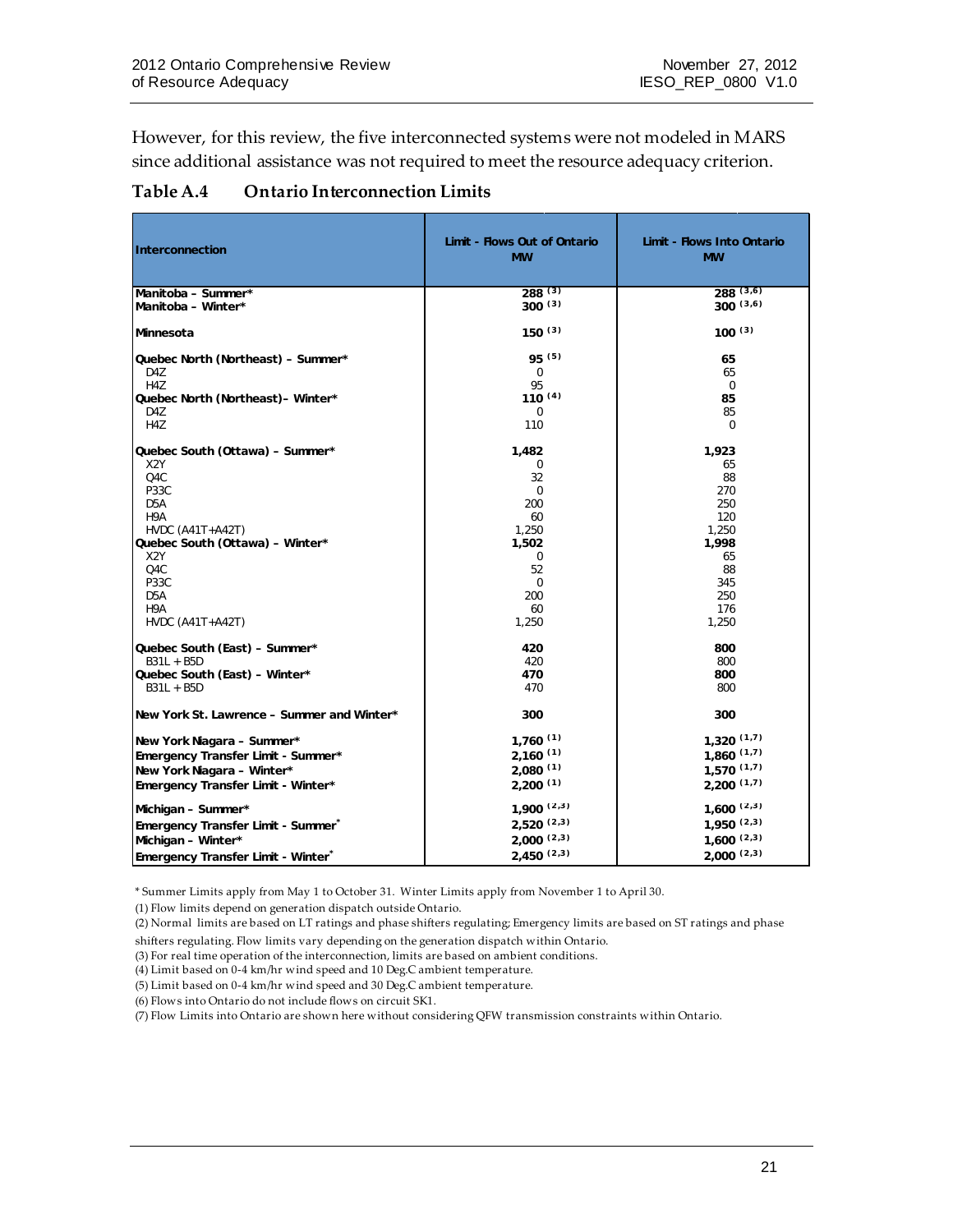The 2011 NPCC CP-8 study entitled "Review of Interconnection Assistance Reliability Benefits" published in June 2011 provided an assessment that about 4,990 MW of interconnection assistance is reasonably available to the Ontario system by 2015.

# **1.4 MODELING OF VARIABLE AND LIMITED ENERGY RESOURCES**

Hydroelectric generators were modeled as energy-limited resources. Minimum and maximum ratings and monthly energy production capabilities were input on a monthly basis for the hydroelectric generators. The MARS program was directed to dispatch the energy-limited resources on an as-needed basis, subject to the minimum and maximum capacity, and energy production capability limitations.

Wind generation was modeled probabilistically as a Type 1 Energy-Limited Resource with a cumulative probability density function (CPDF). The CPDF was derived by taking the median wind capacity factor from historical wind output at selected peak hours. Both modeled (10 years of history) and actual (6 years of history) wind output data was used. A conservative approach of taking the lower of the two (modeled or actual) capacity values was applied. Seasonal CPDF for summer and winter months, and monthly CPDF for shoulder months were modeled in MARS to represent various wind contribution to the system. Thirteen percent of the installed wind capacity was assumed to be available at the time of summer peak, and thirty three percent was assumed to be available at the time of winter peak.

# **1.5 MODELING OF DEMAND SIDE RESOURCES AND DEMAND RESPONSE PROGRAMS**

For the resource assessments, MARS runs were modeled with dependable demand response capacity. The OPA is actively working towards reducing electricity consumption and demand through their demand response (DR) programs. In the long term, depending on the program, DR reduces demand or shifts load from on-peak to offpeak periods, which reduces the need for additional capacity.

OPA's DR1 program is a voluntary program that allows participants to receive compensation for curtailing the electricity demand of their Project. Unlike the DR1 program, the DR2 program is a non-voluntary, contractual load shifting program. Each participant must comply with their DR2 contract schedule to load shift a pre-determined amount. The DR3 program is also non-voluntary, and participants will be required to curtail their respective Projects in response to notices issued by the OPA. It is not certain how often consumers would tolerate calls for demand response, and Ontario should plan to acquire other resources rather than rely on demand response for sustained periods.

MARS runs were completed with conservation quantities up to 2,136 MW and demandside management quantities up to 1,673 MW by 2017. The table of conservation and demand-side management assumptions are shown in Table A.1.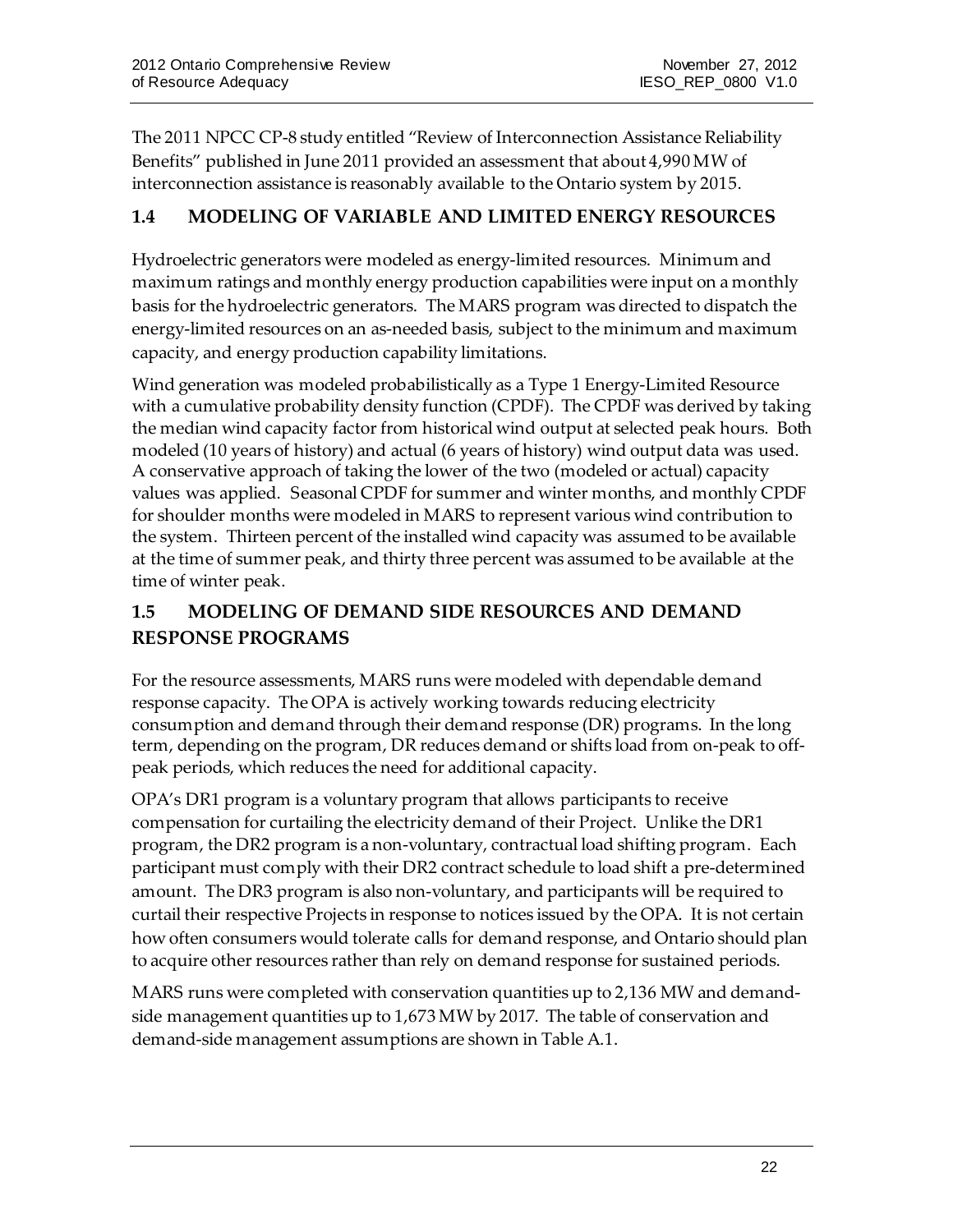# **1.6 MODELING OF ALL RESOURCES**

All generators registered in the IESO-administered market were modeled in the study according to their type, as described in Section 1.2 and 1.4.

# **1.7 OTHER ASSUMPTIONS**

### **1.7.1 Internal Transmission Limitations**

The Ontario IESO-controlled grid consists of a robust southern grid and a sparse northern grid. It has been modeled as a pool composed of ten zones. Figure A.1 provides a pictorial representation of Ontario's ten zones. All transmission interfaces between the ten zones within the Ontario pool were modeled as they are defined in IESO System Control Orders (SCO). No random transmission outages were modeled on the interfaces. The transfer limits were specified for each direction of the interface (positive and negative) and were changed seasonally, if necessary. The amount of assistance that deficient zones were permitted to receive from zones with excess resources was limited by the transfer limits on the interfaces, as shown in Table A.5. Limits apply year-round except where seasonal ratings are indicated. The transfer limits in the table are based on normal continuous ratings, not emergency ratings.

Scheduled return-to-service of Bruce units 1 and 2 in 2012 combined with the contracted new wind power resources in southwestern Ontario will increase generation capacity in the Bruce and Southwest zones.

The newly built double-circuit 500 kV line from Bruce to Milton will accommodate the future increases to generation capacity in the Bruce area and reliably deliver the full benefits of the Bruce refurbishment project and the development of new renewable resources in southwestern Ontario. Flow Away from Bruce Complex plus Wind (FABCW) limit of 8,560 MW is used from January 2013. The FABCW limit is expected to increase to 8,860 MW with the installation of an SVC at Milton TS in July 2015.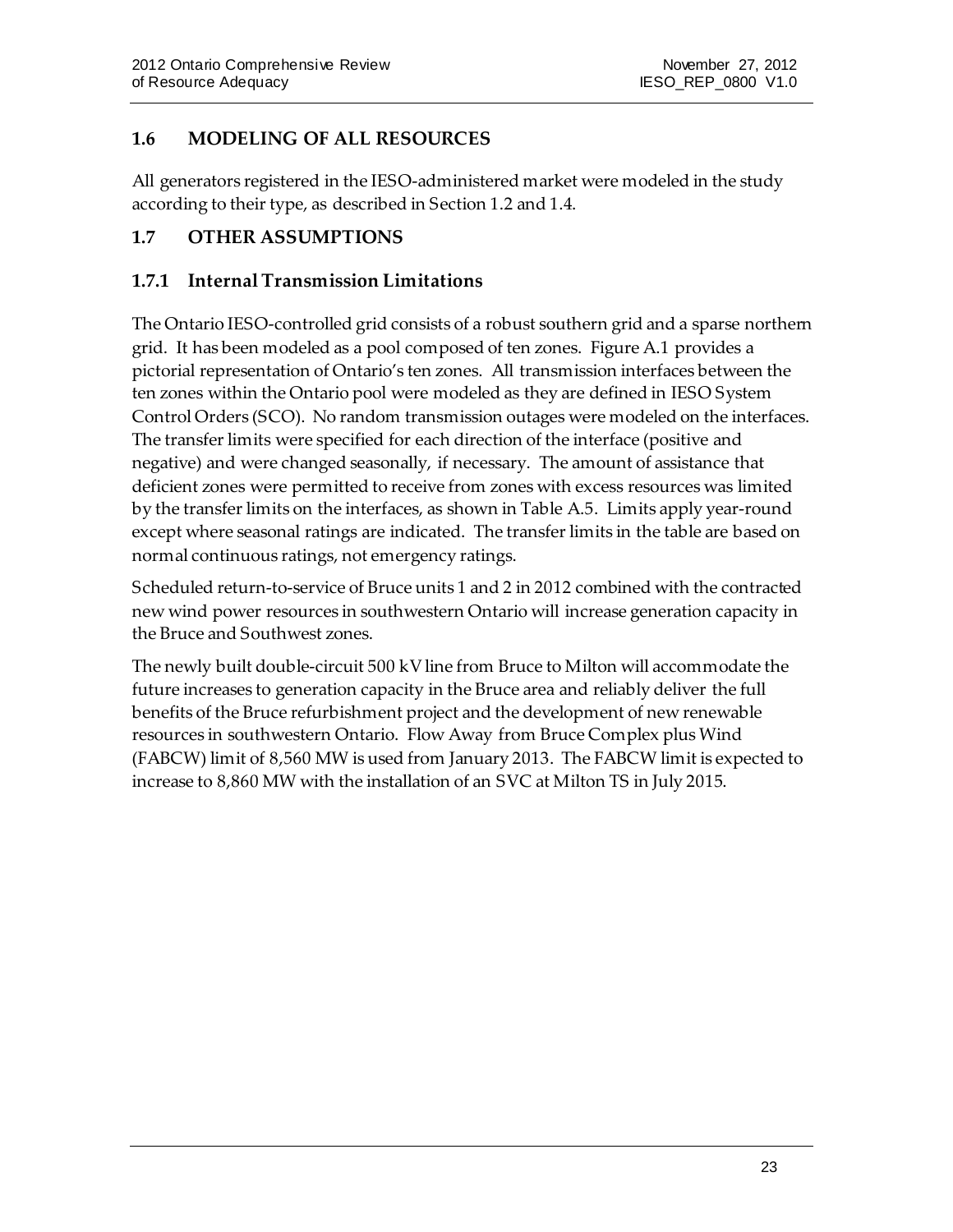

**Figure A.1 Ontario's Zones, Interfaces, and Interconnections**